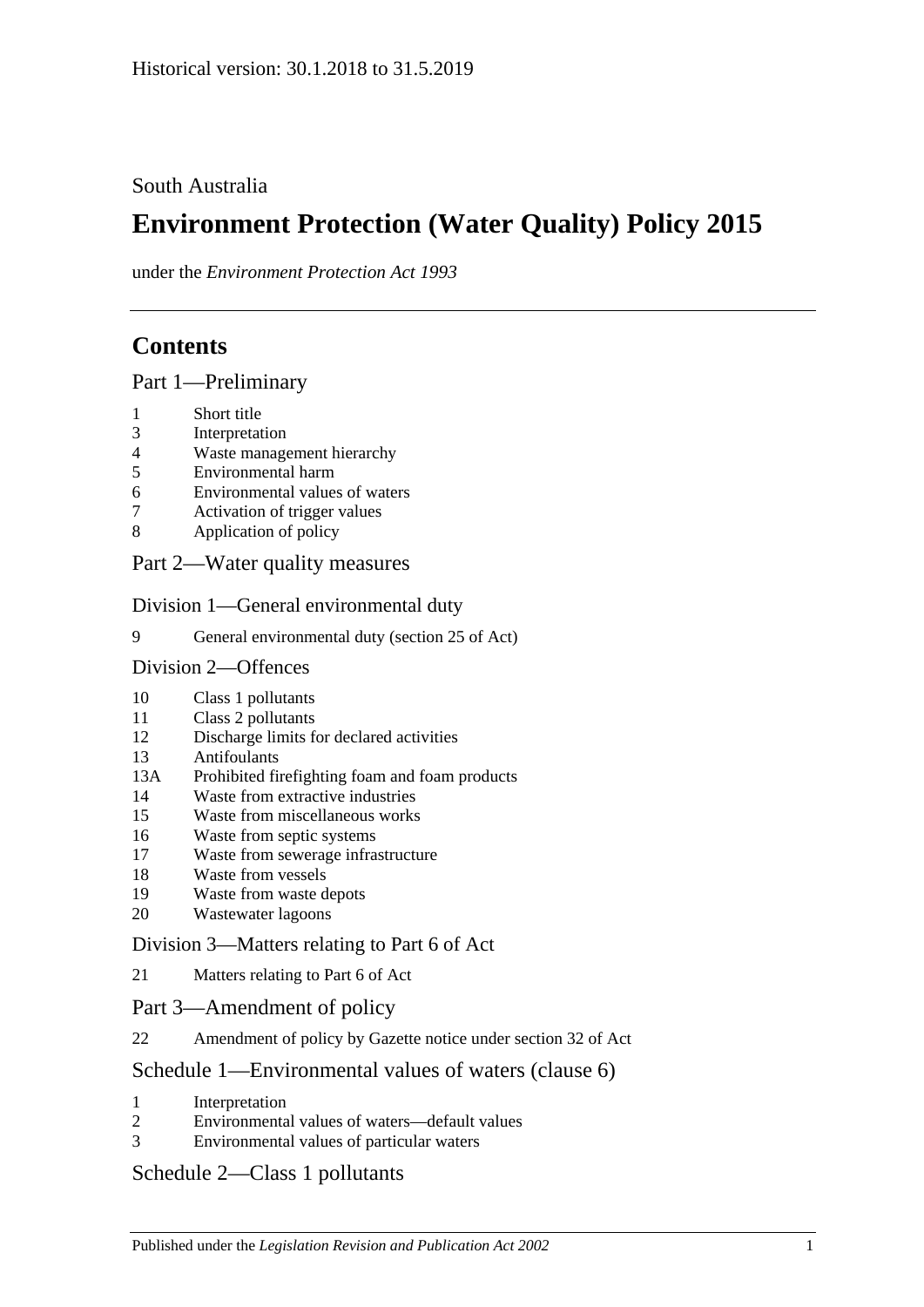### Schedule [3—Class 2 pollutants](#page-22-0)

Schedule [4—Codes, standards, guidelines and other documents](#page-22-1)

[Legislative history](#page-24-0)

# <span id="page-1-0"></span>**Part 1—Preliminary**

#### <span id="page-1-1"></span>**1—Short title**

This policy may be cited as the *[Environment Protection \(Water Quality\) Policy](http://www.legislation.sa.gov.au/index.aspx?action=legref&type=subordleg&legtitle=Environment%20Protection%20(Water%20Quality)%20Policy%202015) 2015*.

#### <span id="page-1-2"></span>**3—Interpretation**

(1) In this policy, unless the contrary intention appears—

*Act* means the *[Environment Protection Act](http://www.legislation.sa.gov.au/index.aspx?action=legref&type=act&legtitle=Environment%20Protection%20Act%201993) 1993*;

*antifoulant* means any chemical substance designed for application to water submerged surfaces to inhibit the growth of plants, animals or other organisms on those surfaces;

*ANZECC* means the Australian and New Zealand Environment and Conservation Council;

*aquaculture licence* has the same meaning as in the *[Aquaculture Act](http://www.legislation.sa.gov.au/index.aspx?action=legref&type=act&legtitle=Aquaculture%20Act%202001) 2001*;

*ARMCANZ* means the Agriculture and Resource Management Council of Australia and New Zealand;

*cavity in land* includes a bore, mine shaft, well, infiltration basin and other similar structure and a naturally occurring sinkhole;

*class 1 pollutant* means a pollutant listed in [Schedule](#page-20-1) 2;

*class 2 pollutant* means a pollutant listed in [Schedule](#page-22-0) 3;

*contaminated stormwater* means stormwater that is contaminated by a class 1 pollutant, a class 2 pollutant or any material that could be reasonably prevented from entering the pipes, gutters and other channels used to collect and convey the stormwater;

*Coorong* means the area of water separated from the Lower Murray, and from Lake Alexandrina, by the Goolwa, Mundoo, Boundary Creek, Ewe Island and Tauwitchere Barrages, and separated from the ocean by Sir Richard Peninsula and Younghusband Peninsula, and by the geodesic from the location on mean high water springs closest to the mouth of the River Murray on the northern side of the headland of Sir Richard Peninsula to the location on mean high water springs closest to the northern side of the headland of Younghusband Peninsula;

*discharge waste or a pollutant* includes deposit the waste or pollutant or dispose of the waste or pollutant;

*discharge waste or a pollutant into waters or onto land—see [subclause](#page-4-0) (2):* 

*environmental values of waters*—see [clause](#page-5-2) 6;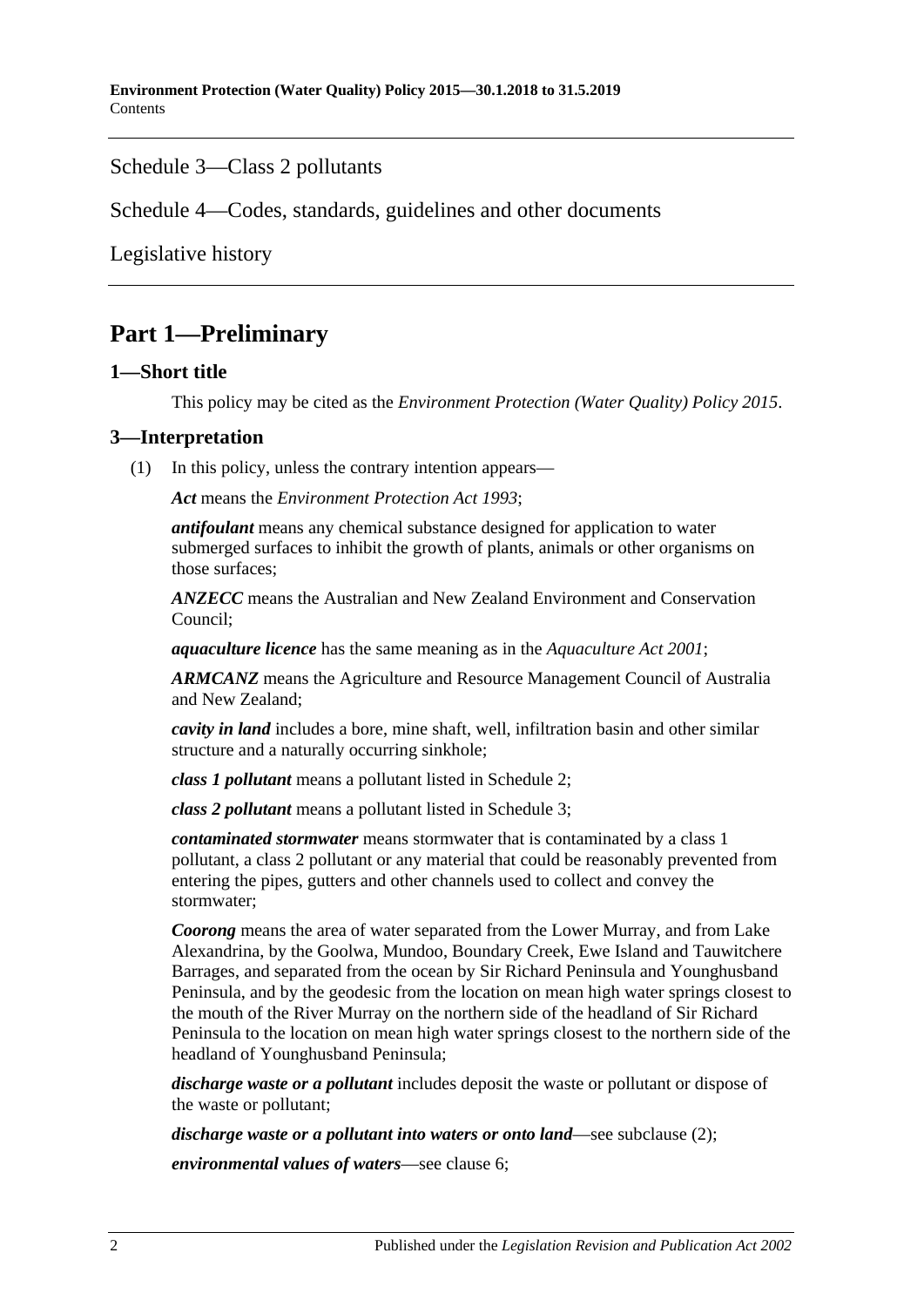*hazardous waste* means listed waste having a characteristic described in Schedule 2 of the *[Environment Protection \(Movement of Controlled Waste\) Policy](http://www.legislation.sa.gov.au/index.aspx?action=legref&type=subordleg&legtitle=Environment%20Protection%20(Movement%20of%20Controlled%20Waste)%20Policy%202014) 2014*;

*human wastewater* means human waste either alone or in combination with water;

*inland waters* means waters of the State other than marine waters;

*Lake Albert and Lake Alexandrina* means the waters of Lake Albert and Lake Alexandrina downstream from a line joining the upstream sides of the landings used by the ferry at Wellington closest to 35°19′52.53″ South, 139°23′04.30″ East, and separated from the Coorong by land and by the Goolwa, Mundoo, Boundary Creek, Ewe Island and Tauwitchere Barrages and including those waters of the Finnis River and Currency Creek situated upstream from Lake Alexandrina to the southernmost side of the first road bridge by which they are each crossed;

*landfill depot* means a depot, facility or works for the controlled disposal of waste to land;

*liquid waste* means waste classified as liquid waste in accordance with the assessment process set out in the guideline *Liquid waste classification test*, re-issued by the Authority in September 2003;

*listed waste* means a substance or thing listed in Schedule 1 Part B of the Act;

*mandatory provision*—see [subclause](#page-4-1) (4);

*MAR scheme* means a scheme in which water is injected or otherwise purposely transferred into an aquifer for the purpose of environmental benefit or storage and subsequent recovery;

**Note—**

MAR stands for Managed Aquifer Recharge.

*medical sharp* means an object or device that has been discarded in the course of medical, dental or veterinary practice or research and has a sharp point, protuberance or cutting edge that is capable of causing a penetrating injury to humans, and includes (but is not limited to) a needle, hypodermic needle, syringe with needle or any other surgical instrument;

*medical waste* means waste consisting of—

- (a) medical sharps; or
- (b) human tissue, bone, organ, body part or foetus; or
- (c) a vessel, bag or tube containing a liquid body substance; or
- (d) an animal carcass discarded in the course of veterinary or medical practice or research; or
- (e) a specimen or culture discarded in the course of medical, dental or veterinary practice or research and any material that has come into contact with such a specimen or culture; or
- (f) any other article or matter that is discarded in the course of medical, dental or veterinary practice or research and that poses a significant risk to the health of a person who comes into contact with it;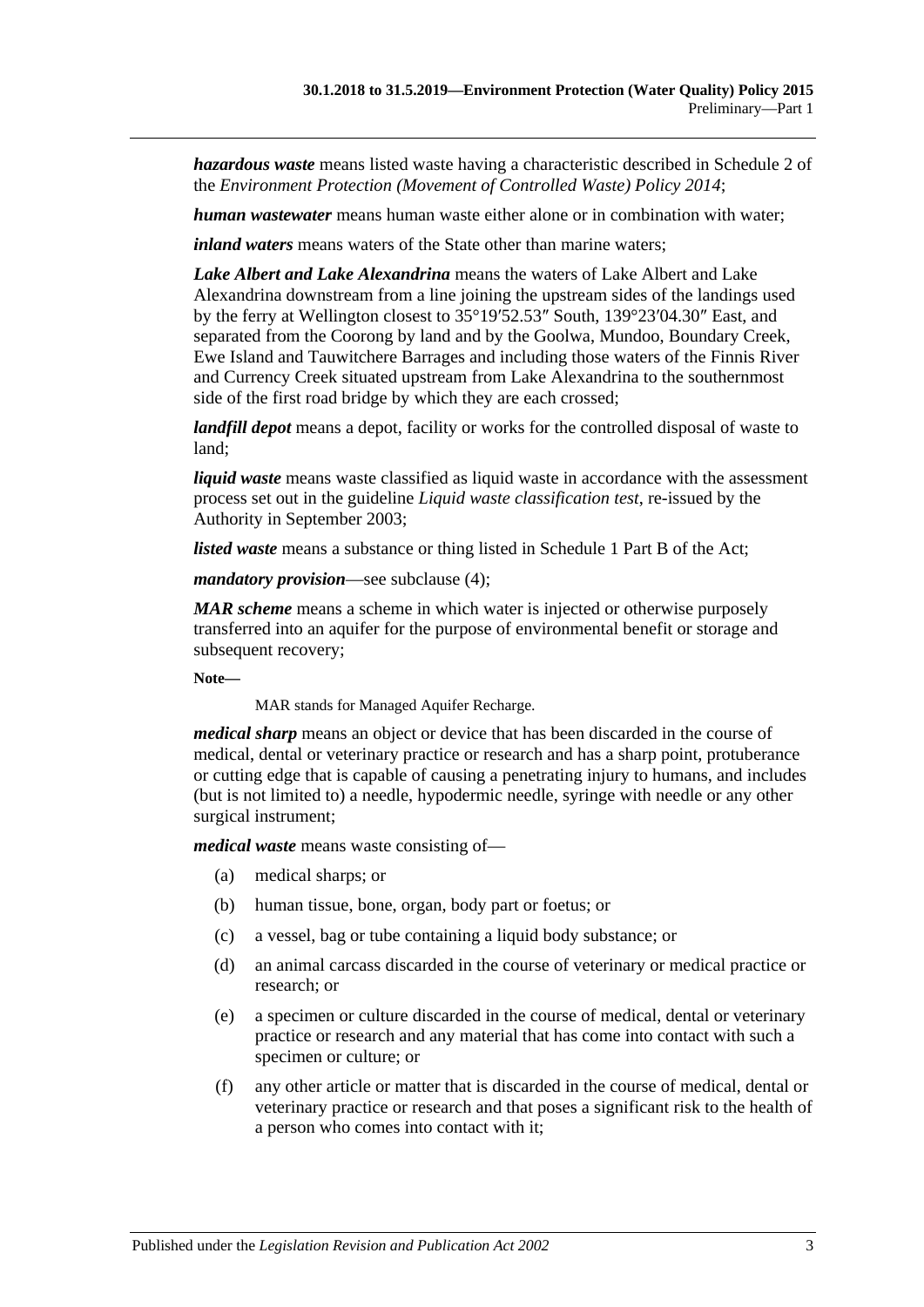*public stormwater system* means any equipment or infrastructure for collecting, treating or conveying stormwater for the purposes of stormwater management, or flood mitigation, conducted by a public authority, and includes catchment management equipment and infrastructure;

*salt interception scheme* means a scheme conducted by a public authority involving pumping and drainage of underground waters for the purpose of intercepting and avoiding saline water flows into those waters;

*septic system* means a system used on premises for the on-site collection, treatment and disposal of sewage generated at the premises, and includes a septic tank;

*sewerage infrastructure* has the same meaning as in the *[Water Industry Act](http://www.legislation.sa.gov.au/index.aspx?action=legref&type=act&legtitle=Water%20Industry%20Act%202012) 2012*;

*sinkhole* means a surface depression caused by a collapse of soil or overlying formation above fractured or cavernous bedrock;

*stormwater* means rain or melted precipitation that runs off land or structures on land;

*surface waters* means waters other than underground waters;

*trigger value*—see [clause](#page-6-0) 7;

*underground waters* means waters occurring naturally under the ground or introduced to an aquifer or other area under the ground;

*vessel* means a boat, yacht, ship or other vessel capable of floating and being used on water;

*vessel facility* means a facility for the mooring, berthing, securing, storage, construction, repair or maintenance of a vessel and includes a marina, pontoon, jetty, wharf, boat ramp, slipway and boat yard;

*waste* has the same meaning as in the Act;

*waste depot* has the same meaning as in section 113 of the Act;

*waste management hierarchy*—see [clause](#page-5-0) 4;

*wastewater* means waste principally consisting of water and includes—

- (a) human wastewater;
- (b) sewage;
- (c) water containing food or beverage waste;
- (d) wash down water or cooling water;
- (e) irrigation runoff or contaminated stormwater;
- (f) water containing any other trade or industrial waste;
- (g) any other water that has been used in any form of human activity;
- (h) a combination of any 1 or more of the above;

#### *wastewater lagoon* means—

- (a) a sedimentation or detention basin; or
- (b) an artificial wetland; or
- (c) a leachate pond (containing leachate from composting or landfill works); or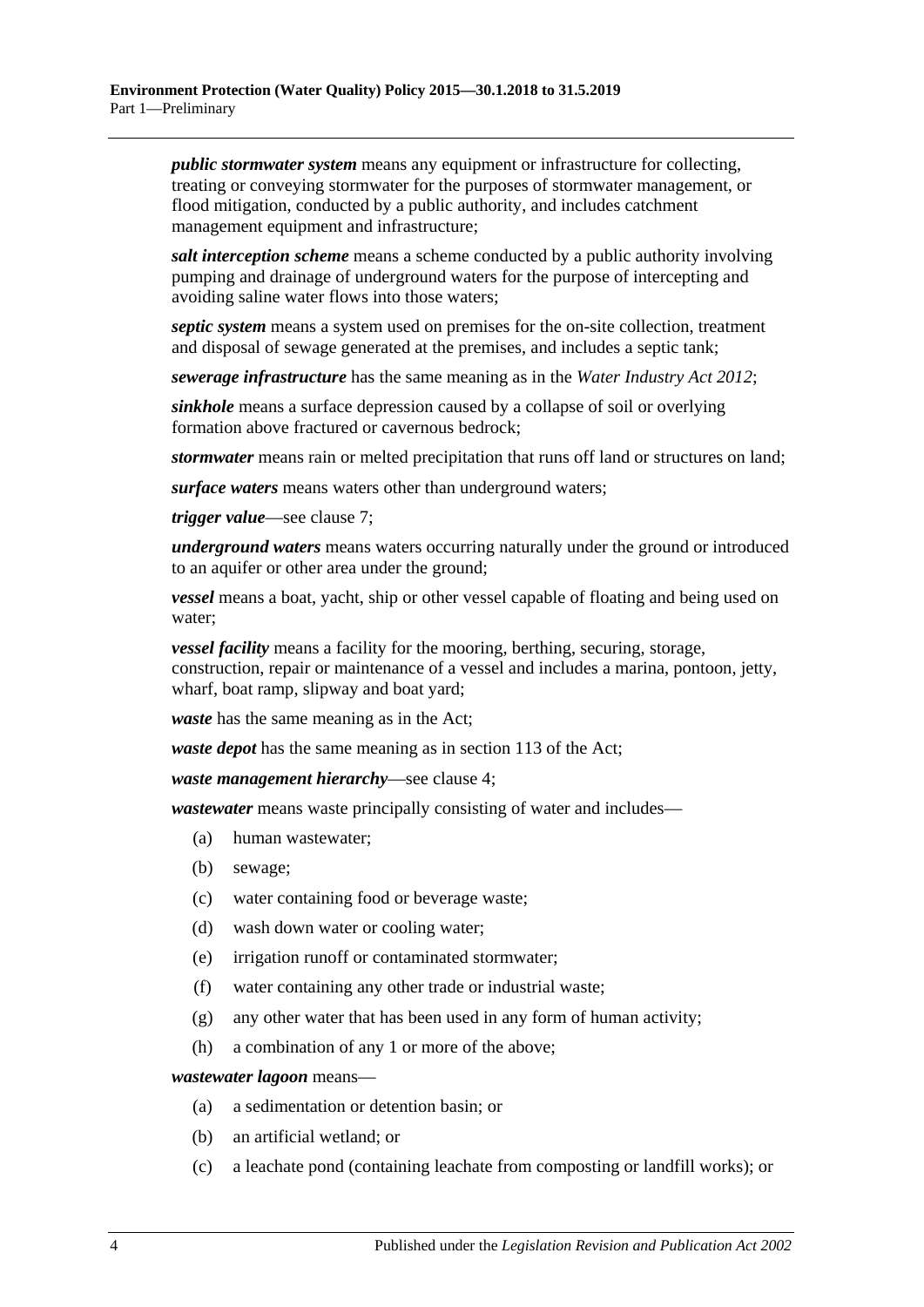- (d) a tailings dam; or
- (e) any other dam, pond or lagoon constructed and used for the purpose of holding wastewater;

*wastewater management system* means a system designed and operated for the purpose of collecting and managing wastewater so as to minimise any adverse impacts of the wastewater on the environment;

*watercourse* means any of the following (whether or not temporarily wet or temporarily dry):

- (a) a river, creek or other natural watercourse (whether modified or not);
- (b) a lake, wetland, swamp, dam or reservoir or other body of water that collects water or through which water flows;
- (c) the Coorong;
- (d) an artificial channel;
- (e) a public stormwater disposal system,

and includes part of a watercourse;

*Water Quality Guidelines* means the *Australian and New Zealand Guidelines for Fresh and Marine Water Quality 2000* prepared by ANZECC and ARMCANZ, as in force at the commencement of this policy;

*waters* means waters to which this policy applies (see [clause](#page-7-0) 8).

- <span id="page-4-0"></span>(2) For the purposes of this policy, the following applies in relation to the meaning of *discharge waste or a pollutant into waters or onto land*:
	- (a) a person discharges waste or a pollutant into waters or onto land if the person causes or allows the waste or pollutant to be discharged into the waters or onto the land or fails to prevent it from entering the waters or escaping onto the land (including by processes such as seepage or infiltration or carriage by wind, rain, sea spray or stormwater or by the rising of the water table);
	- (b) waste or a pollutant will be taken to have been discharged onto land if it is discharged into a quarry or a cavity in land;
	- (c) the discharge of waste or a pollutant into a watercourse that is temporarily dry will be regarded as the discharge of the waste or pollutant into waters.
- (3) For the purposes of the descriptions of waters in this policy, unless the contrary intention appears, all lines are geodesics based on the *Geocentric Datum of Australia 1994 (GDA94)* as defined in the Commonwealth of Australia Gazette GN35 of 6 September 1995 and all co-ordinates are expressed in terms of GDA94.
- <span id="page-4-1"></span>(4) In this policy, the expression *mandatory provision* followed by a statement as to the category of offence is to be taken to signify that contravention of the provision at the foot of which the expression appears is, for the purposes of Part 5 of the Act, an offence of the category so stated.

**Note—**

Unless the contrary intention appears, terms used in this policy that are defined in the Act have the respective meanings assigned to those terms by the Act.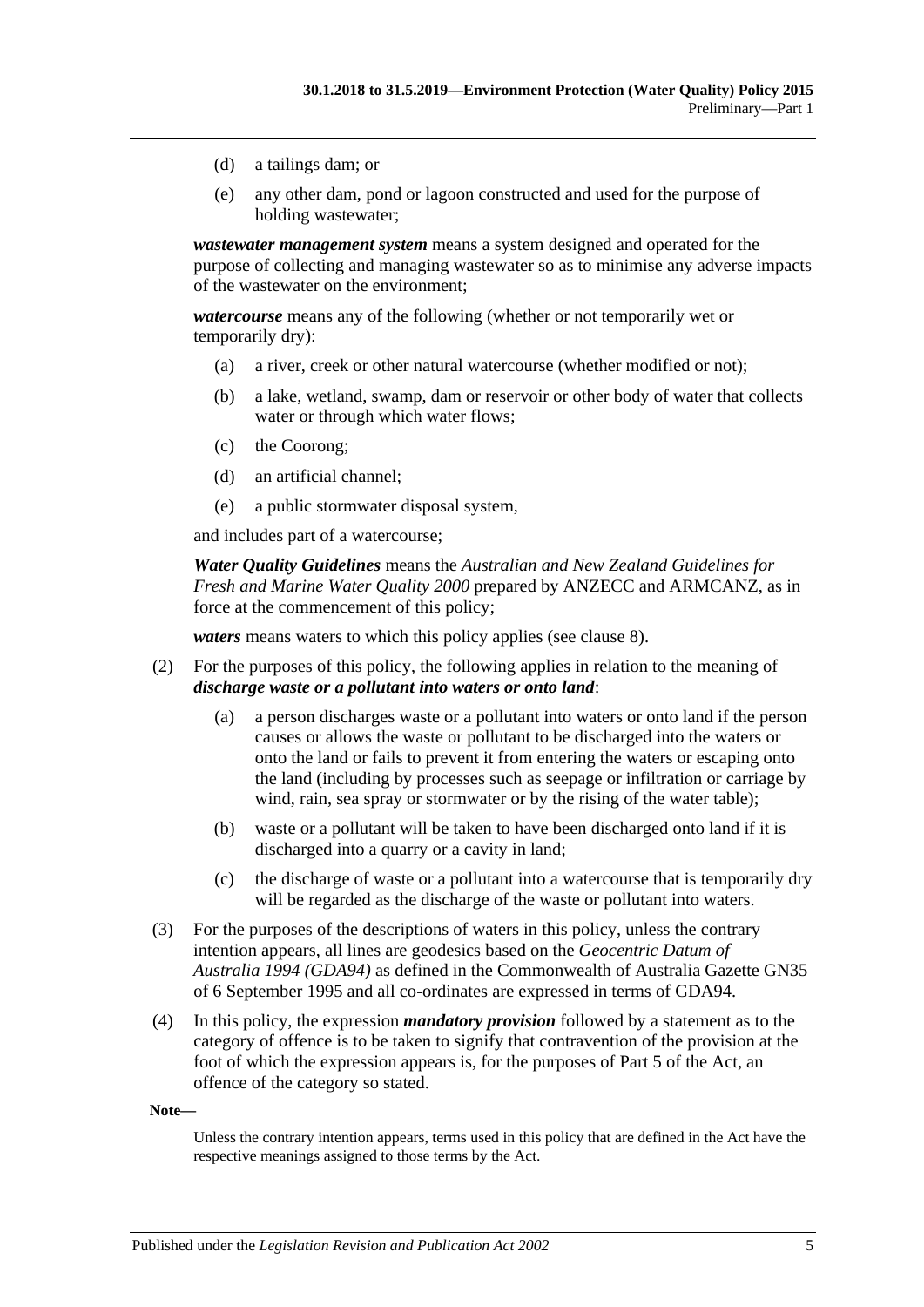#### <span id="page-5-0"></span>**4—Waste management hierarchy**

In this policy, a reference to the waste management hierarchy is a reference to an order of priority for the management of waste in which—

- (a) avoidance of the production of waste; and
- (b) minimisation of the production of waste; and
- (c) reuse of waste; and
- (d) recycling of waste; and
- (e) recovery of energy and other resources from waste; and
- (f) treatment of waste to reduce potentially degrading impacts; and
- (g) disposal of waste in an environmentally sound manner,

are pursued in order with, first, avoidance of the production of waste, and second, to the extent that avoidance is not reasonably practicable, minimisation of the production of waste, and third, to the extent that minimisation is not reasonably practicable, reuse of waste, and so on.

**Note—**

The waste management hierarchy is as established under the *[Zero Waste SA Act](http://www.legislation.sa.gov.au/index.aspx?action=legref&type=act&legtitle=Zero%20Waste%20SA%20Act%202004) 2004*.

#### <span id="page-5-1"></span>**5—Environmental harm**

For the purposes of section  $5(1)(b)$  of the Act, each of the following is declared to constitute environmental harm in relation to waters:

- (a) loss of seagrass or other native aquatic vegetation from the waters;
- (b) a reduction in numbers of any native species of aquatic animal or insect in or in the vicinity of the waters;
- (c) an increase in numbers of any non-native species of aquatic animal or insect in or in the vicinity of the waters;
- (d) a reduction in numbers of aquatic organisms necessary to maintain the health of the ecosystem of the waters;
- (e) an increase in algal or aquatic plant growth in the waters;
- (f) the waters becoming toxic to vegetation on land;
- (g) the waters becoming harmful or offensive to humans, livestock or native animals;
- (h) an increase in turbidity or sediment levels of the waters.

#### <span id="page-5-2"></span>**6—Environmental values of waters**

- (1) For the purposes of this policy, waters may have 1 or more of the following environmental values:
	- (a) aquatic ecosystems;
	- (b) recreation and aesthetics;
	- (c) drinking water for human consumption;
	- (d) primary industries—irrigation and general water uses;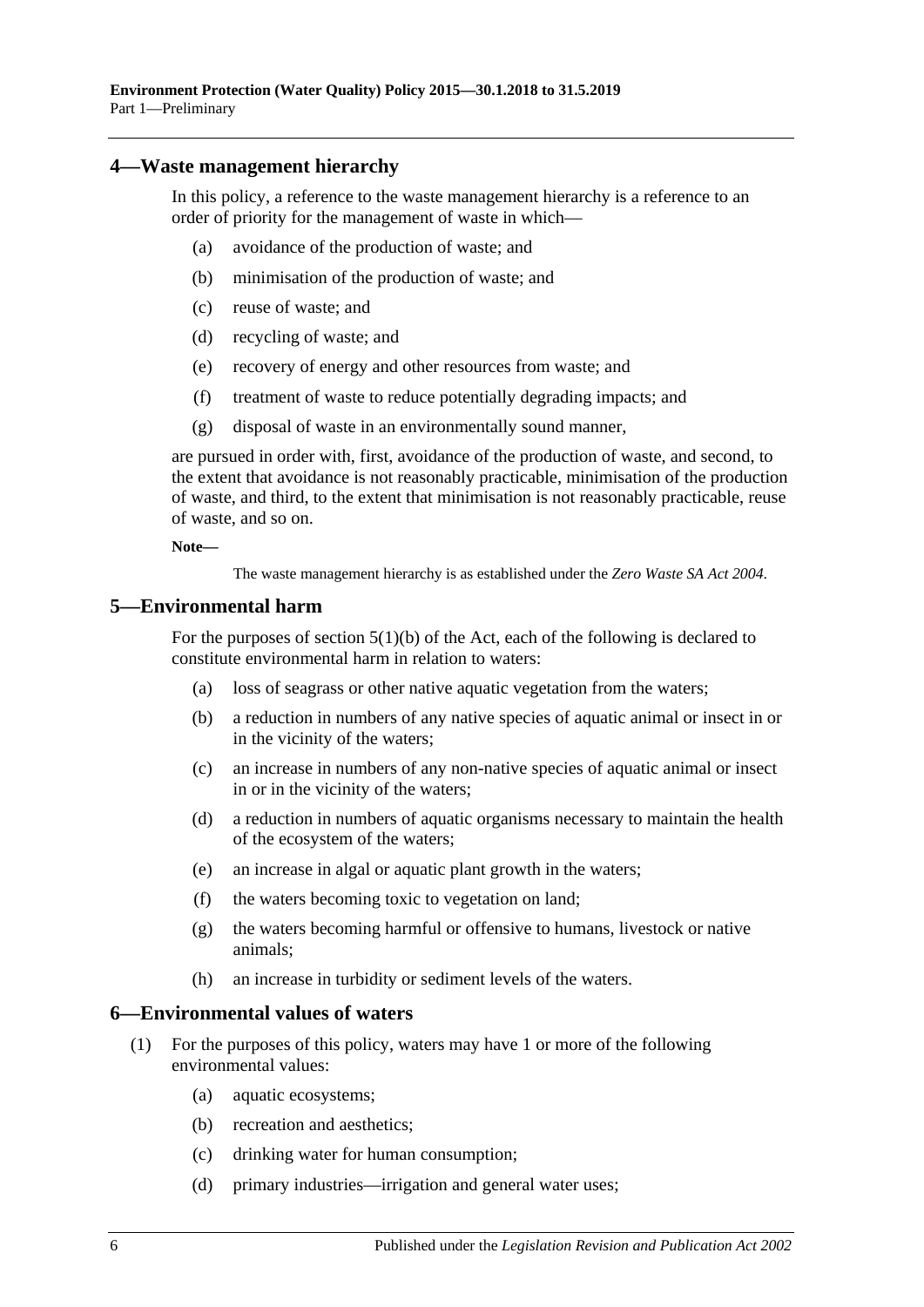- (e) primary industries—livestock drinking water;
- (f) primary industries—aquaculture and human consumption of aquatic foods.
- (2) The environmental values of waters are set out in [Schedule](#page-19-0) 1.

#### <span id="page-6-0"></span>**7—Activation of trigger values**

For the purposes of this policy, a trigger value for waters is activated if—

- (a) in the case of waters with an environmental value of aquatic ecosystems—a trigger value for an indicator specified in Chapter 3 of the Water Quality Guidelines—
	- (i) has been reached or exceeded for a chemical substance or a characteristic; or
	- (ii) in the case of a minimum level specified for a characteristic, has not been reached,

in respect of the waters when assessed against Chapter 3 of the Water Quality Guidelines (and any other provisions of those guidelines that assist in the interpretation and construction of Chapter 3) on the basis of a 95% level of protection of species; or

- (b) in the case of waters with an environmental value of primary industries—irrigation and general water uses—a trigger value for an indicator specified in Chapter 4.2 of the Water Quality Guidelines—
	- (i) has been reached or exceeded for a chemical substance or a characteristic; or
	- (ii) in the case of a minimum level specified for a characteristic, has not been reached,

in respect of the waters when assessed against Chapter 4.2 of the Water Quality Guidelines (and any other provisions of those guidelines that assist in the interpretation and construction of Chapter 4.2), applying, if there are long term and short term trigger values for an indicator, the long term trigger value; or

- (c) in the case of waters with an environmental value of primary industries—livestock drinking water—a trigger value for an indicator specified in Chapter 4.3 of the Water Quality Guidelines—
	- (i) has been reached or exceeded for a chemical substance or a characteristic; or
	- (ii) in the case of a minimum level specified for a characteristic, has not been reached,

in respect of the waters when assessed against Chapter 4.3 of the Water Quality Guidelines (and any other provisions of those guidelines that assist in the interpretation and construction of Chapter 4.3); or

(d) in the case of waters with an environmental value of primary industries—aquaculture and human consumption of aquatic foods—a guideline value for an indicator specified in Chapter 4.4 of the Water Quality Guidelines—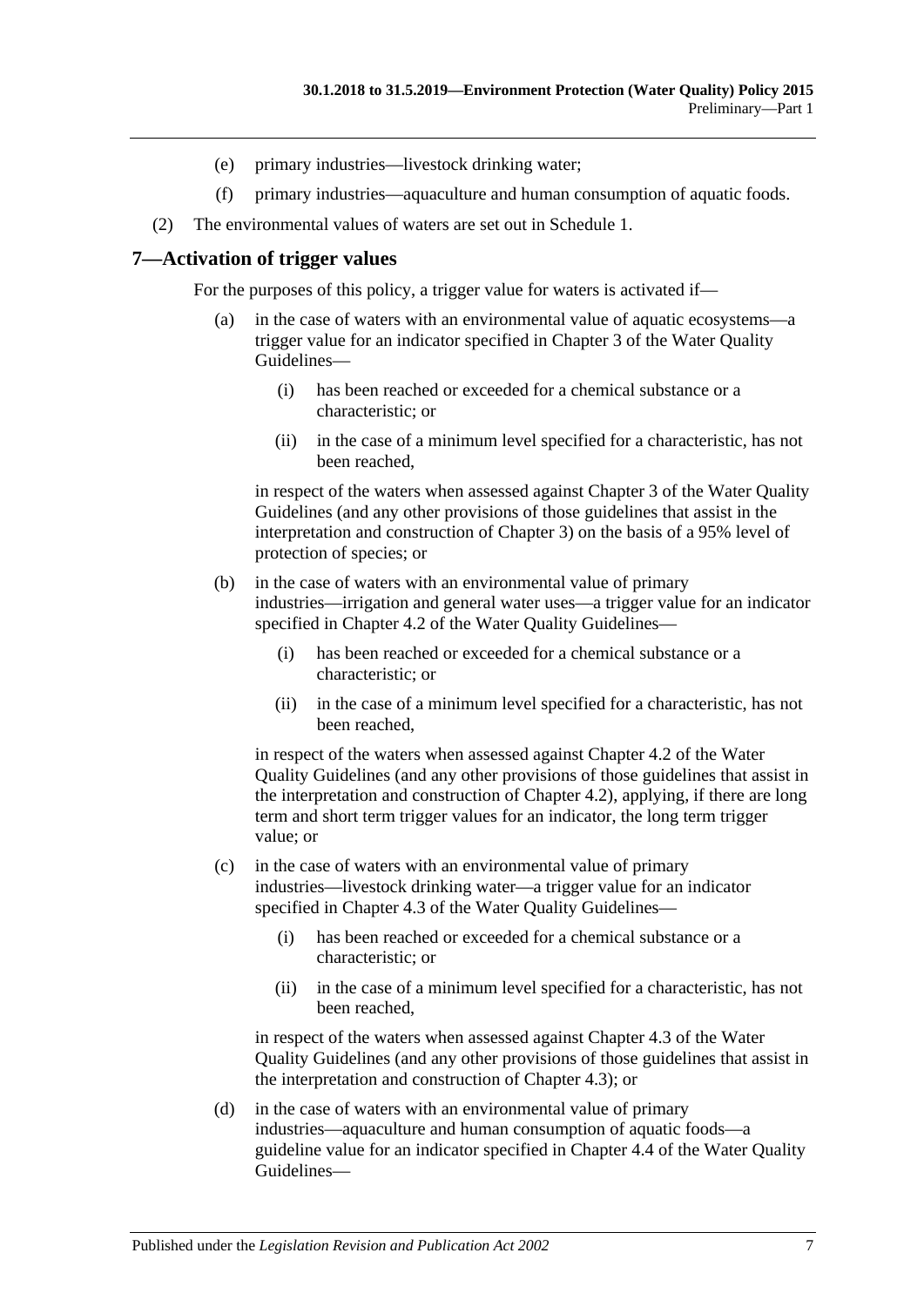- (i) has been reached or exceeded for a chemical substance or a characteristic; or
- (ii) in the case of a minimum level specified for a characteristic, has not been reached,

in respect of the waters when assessed against Chapter 4.4 of the Water Quality Guidelines (and any other provisions of those guidelines that assist in the interpretation and construction of Chapter 4.4).

### <span id="page-7-0"></span>**8—Application of policy**

- (1) This policy applies in relation to all surface and underground waters (whether or not on or below private land) including the water within a public stormwater system or an irrigation drainage channel, but excluding—
	- (a) water within the pipes and closed tanks of a water reticulation system or salt interception scheme; and
	- (b) water within sewerage infrastructure or any other wastewater management system; and
	- (c) water within a closed tank constructed of or lined with material impervious to water; and
	- (d) water within a private or public swimming pool.
- (2) This policy does not apply in relation to the discharge of uncontaminated stormwater into any waters or onto land in a place from which it is reasonably likely to enter any waters (including by processes such as seepage or infiltration or carriage by wind, rain, sea spray or stormwater or by the rising of the water table).
- (3) Except for [clause](#page-8-5) 9(e) and [\(f\)](#page-8-6) (and [Schedule](#page-22-1) 4) and Part [2 Division](#page-17-2) 3, and subject to an environmental authorisation held by a public authority relating to a prescribed activity of environmental significance referred to in Schedule 1, Part A, clause 4(2) of the Act (Discharge of Stormwater to Underground Aquifers), this policy does not apply in relation to the ultimate discharge of stormwater from a public stormwater system by a public authority responsible for the system into any waters or onto land in a place from which it is reasonably likely to enter any waters (including by processes such as seepage or infiltration or carriage by wind, rain, sea spray or stormwater or by the rising of the water table).
- (4) Nothing in this policy affects the operation of an authority or exemption given by or under any Act or law (other than the *[Environment Protection Act](http://www.legislation.sa.gov.au/index.aspx?action=legref&type=act&legtitle=Environment%20Protection%20Act%201993) 1993*) and in force immediately before the commencement of this policy.
- (5) If, immediately before the commencement of this policy, a prescribed activity of environmental significance was being lawfully undertaken by a person in a manner that would contravene a provision of this policy, that provision will not apply in relation to the activity so undertaken until the expiry of the second year of operation of this policy.
- (6) In this clause—

*uncontaminated stormwater* means stormwater other than contaminated stormwater.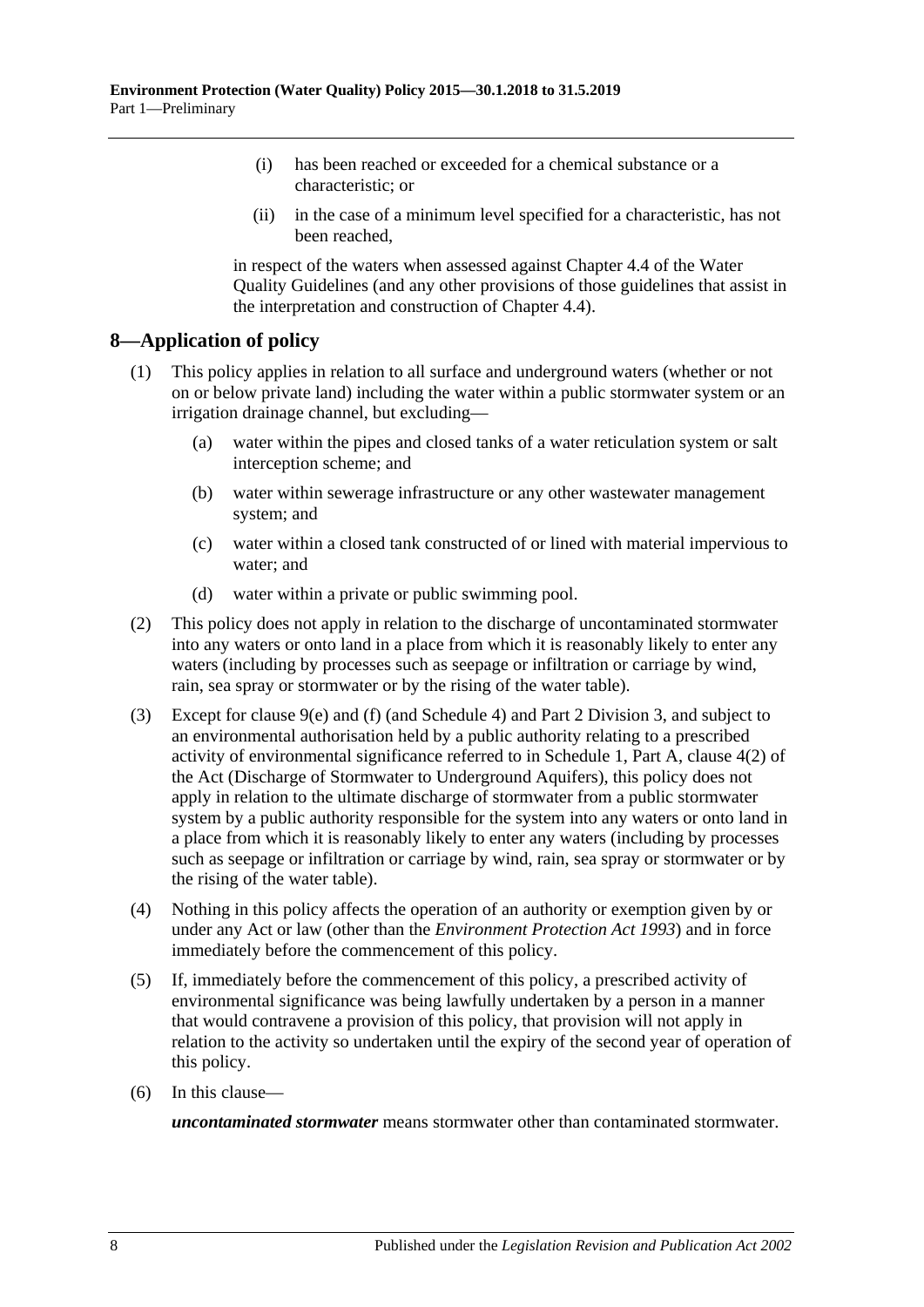# <span id="page-8-0"></span>**Part 2—Water quality measures**

**Note—**

Compliance with the measures i[n Divisions](#page-8-1) 1 and 2 may be enforced by the issue of environment protection orders.

# <span id="page-8-1"></span>**Division 1—General environmental duty**

#### <span id="page-8-2"></span>**9—General environmental duty (section 25 of Act)**

The provisions that a person must comply with in taking all reasonable and practicable measures to prevent or minimise environmental harm resulting from undertaking an activity that pollutes or might pollute waters (in compliance with the general environmental duty) include, but are not limited to, the following:

- (a) the person must apply the waste management hierarchy;
- (b) in the case of waters with an environmental value of aquatic ecosystems or primary industries—the person must avoid activating a trigger value for the waters;
- (c) in the case of waters with an environmental value of recreation and aesthetics—the person must have regard to the *Guidelines for Managing Risks in Recreational Water 2008* prepared by the National Health and Medical Research Council as in force from time to time;
- (d) in the case of waters with an environmental value of drinking water for human consumption—the person must have regard to the *Australian Drinking Water Guidelines 2011* prepared by the National Health and Medical Research Council as in force from time to time;
- <span id="page-8-5"></span>(e) if the codes, standards, guidelines or other document prescribed in [Schedule](#page-22-1) 4 contemplate measures that are expressed as mandatory in relation to the activity—the person must comply with those measures;
- <span id="page-8-6"></span>(f) if the codes, standards, guidelines or other document prescribed in [Schedule](#page-22-1) 4 contemplate measures that are not expressed as mandatory but are expressed as recommendations in relation to the activity—the person must have regard to those measures.

### <span id="page-8-3"></span>**Division 2—Offences**

#### <span id="page-8-7"></span><span id="page-8-4"></span>**10—Class 1 pollutants**

(1) A person must not discharge a class 1 pollutant into any waters or onto land in a place from which it is reasonably likely to enter any waters (including by processes such as seepage or infiltration or carriage by wind, rain, sea spray or stormwater or by the rising of the water table).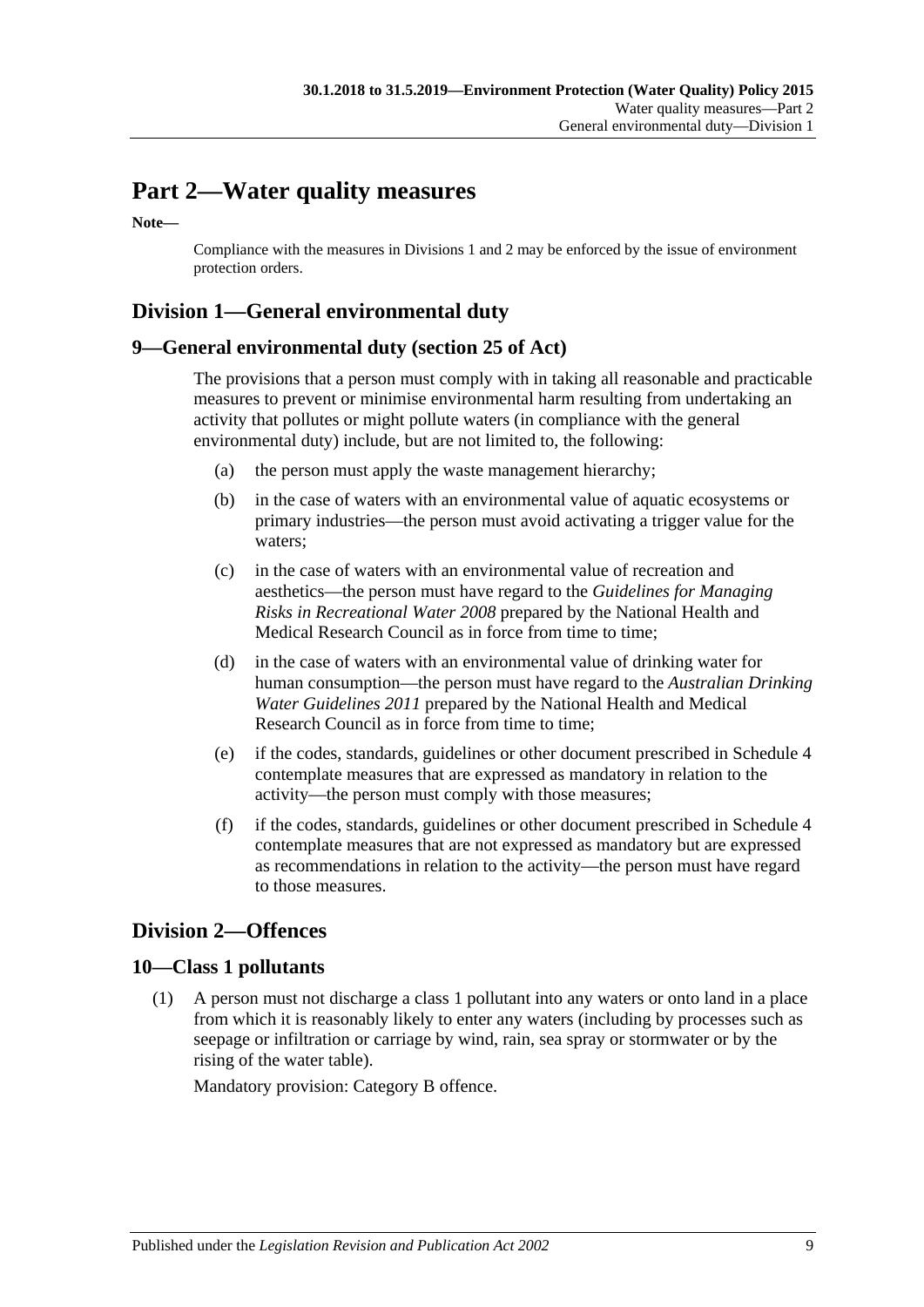- (2) Nothing in [subclause](#page-8-7) (1) prevents—
	- (a) the lawful use of a pesticide or herbicide that has been manufactured for use in relation to waters provided it is used at a rate, concentration or level not exceeding a maximum rate, concentration or level specified by the manufacturer or by law; or
	- (b) the use by the holder of an aquaculture licence of a substance designed for therapeutic or prophylactic use for aquatic organisms in accordance with the *[Aquaculture Regulations](http://www.legislation.sa.gov.au/index.aspx?action=legref&type=subordleg&legtitle=Aquaculture%20Regulations%202005) 2005*.
- (3) [Subclause](#page-8-7) (1) does not apply in relation to—
	- (a) the discharge of wastewater or liquid waste by the holder of an environmental authorisation in accordance with the authorisation; or
	- (b) the discharge of a class 1 pollutant to the extent that the pollutant may be lawfully discharged under a subsequent provision of this Division.

#### <span id="page-9-2"></span><span id="page-9-0"></span>**11—Class 2 pollutants**

- (1) A person must not discharge a class 2 pollutant into any waters or a cavity in land. Mandatory provision: Category B offence.
- (2) [Subclause](#page-9-2) (1) does not apply in relation to—
	- (a) any prescribed activity of environmental significance carried on by the holder of an environmental authorisation in accordance with the authorisation; or
	- (b) the discharge into waters of faeces from aquatic organisms by the holder of an aquaculture licence acting in accordance with the licence; or
	- (c) the incidental discharge into waters of a class 2 pollutant in the course of environmental watering carried out under—
		- (i) the *[Murray-Darling Basin Act](http://www.legislation.sa.gov.au/index.aspx?action=legref&type=act&legtitle=Murray-Darling%20Basin%20Act%202008) 2008*; or
		- (ii) the *[Natural Resources Management Act](http://www.legislation.sa.gov.au/index.aspx?action=legref&type=act&legtitle=Natural%20Resources%20Management%20Act%202004) 2004*; or
		- (iii) the *[River Murray Act](http://www.legislation.sa.gov.au/index.aspx?action=legref&type=act&legtitle=River%20Murray%20Act%202003) 2003*; or
		- (iv) the *Water Act 2007* of the Commonwealth; or
	- (d) the discharge of a class 2 pollutant to the extent that the pollutant may be lawfully discharged under a subsequent provision of this Division.
- (3) In this clause—

*environmental watering*, in relation to waters, means the use of water to replenish or sustain the ecological values of ecosystems within the waters.

#### <span id="page-9-1"></span>**12—Discharge limits for declared activities**

A person must not, in the course of undertaking an activity declared by amendment of this policy under [clause](#page-18-1) 22, discharge a pollutant listed in the declaration into waters (including a particular body of waters) described or delineated in the declaration, at a rate, concentration or level that exceeds the rate, concentration or level specified by the declaration in respect of that pollutant.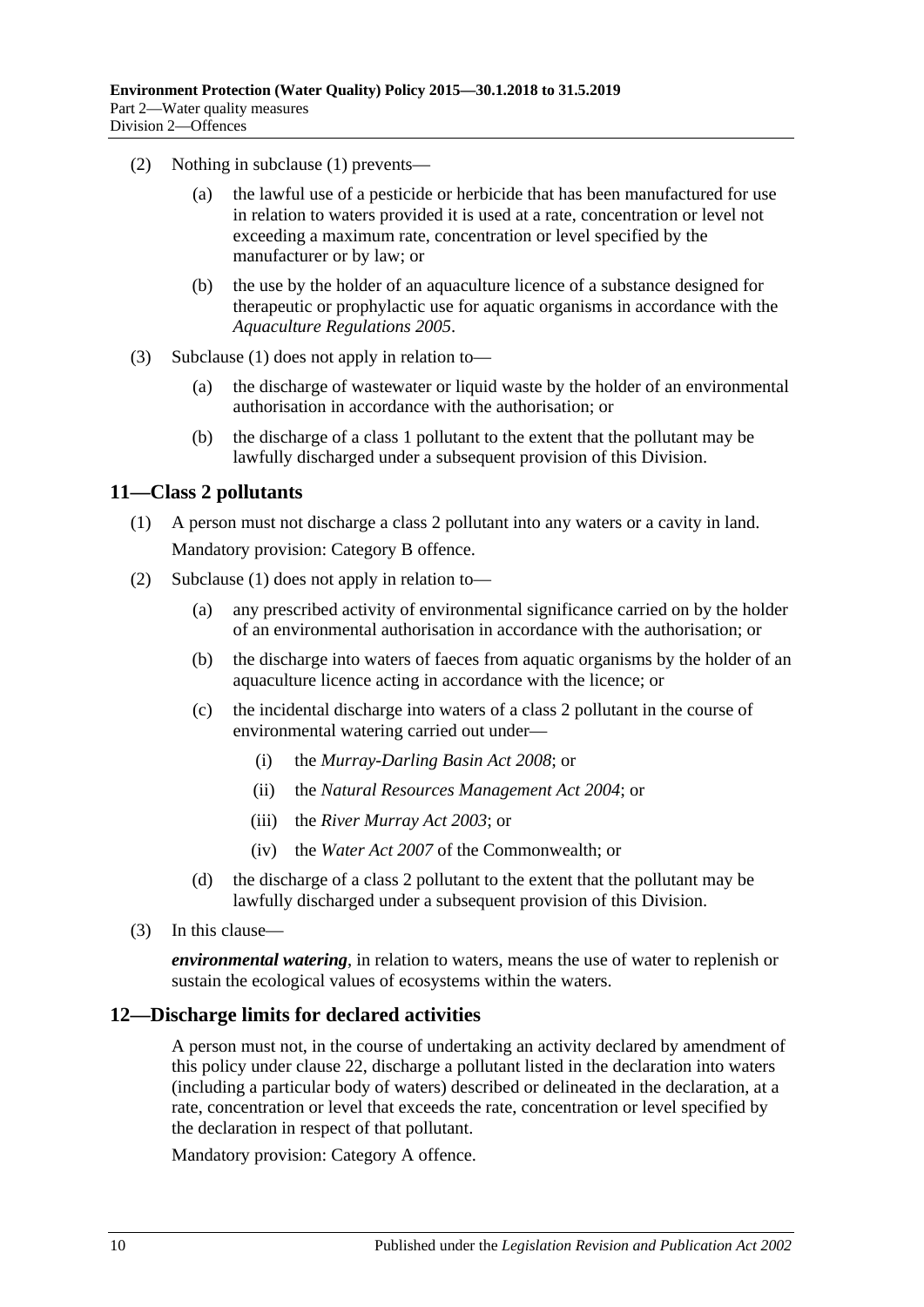### <span id="page-10-0"></span>**13—Antifoulants**

- (1) A person must not use an antifoulant that contains tributyltin. Mandatory provision: Category A offence.
- <span id="page-10-2"></span>(2) A person must, in using an antifoulant, or removing an antifoulant from any surface, comply with the following provisions:
	- (a) the cleaning of the hull of a vessel or the surface of any structure that has been coated with an antifoulant, or of any equipment contaminated with antifoulant, may only be carried out—
		- (i) in dry dock; or
		- (ii) above the high water mark of any waters; or
		- (iii) below the high water mark of any waters while the tide is out to such an extent that there is no tidal water coming into contact with the vessel, structure or equipment;
	- (b) antifoulant residues—
		- (i) must not enter any waters; and
		- (ii) must not come into contact with any land that is below the high water mark of any waters; and
		- (iii) must be collected and disposed of at a waste depot that is authorised under the Act to receive such waste.

Mandatory provision: Category B offence.

(3) Nothing in [subclause](#page-10-2) (2) prevents the use by the holder of an aquaculture licence of an antifoulant in accordance with the *[Aquaculture Regulations](http://www.legislation.sa.gov.au/index.aspx?action=legref&type=subordleg&legtitle=Aquaculture%20Regulations%202005) 2005*.

#### <span id="page-10-3"></span><span id="page-10-1"></span>**13A—Prohibited firefighting foam and foam products**

- (1) A person must not use, or cause or permit the use of, a prohibited firefighting foam. Mandatory provision: Category A offence.
- <span id="page-10-4"></span>(2) A person must not fill, or cause or permit the filling of, a fire extinguisher with a prohibited firefighting foam product.

Mandatory provision: Category B offence.

- (3) A person who refills, or causes or permits the refilling of, a fire extinguisher must ensure that, before transitioning the fire extinguisher from a prohibited firefighting foam product to a firefighting foam product that is fluorine-free—
	- (a) the fire extinguisher is thoroughly cleaned so as to remove, as far as reasonably practicable, any residual prohibited firefighting foam product or prohibited firefighting foam; and
	- (b) any prohibited firefighting foam product, prohibited firefighting foam or wastewater produced in the cleaning process is collected, securely contained and disposed of to a facility, or stored in a manner, approved by the Authority.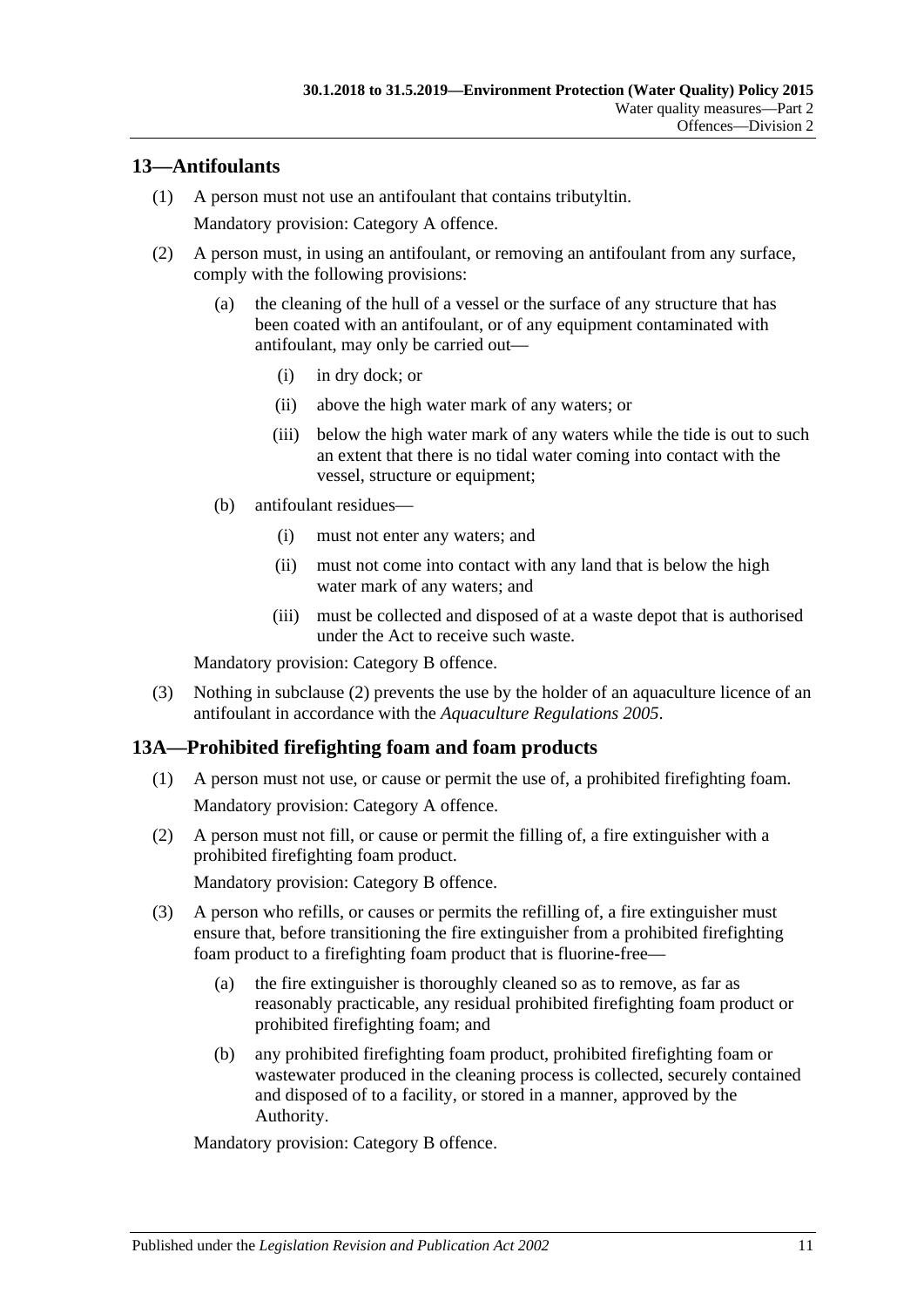(4) A person must not supply a firefighting foam product unless the producer's certification of its fluorine content is clearly displayed on a label or document provided with the product.

Mandatory provision: Category B offence.

- (5) [Subclause](#page-10-3) (1) does not apply until the relevant day in relation to the use of a prohibited firefighting foam by means of—
	- (a) a large fire extinguisher; or
	- (b) a small fire extinguisher, provided that the firefighting foam product used to produce the prohibited firefighting foam was in the fire extinguisher before the commencement of this clause.
- (6) [Subclause](#page-10-4) (2) does not apply until the relevant day in relation to the filling or refilling of a large fire extinguisher.
- (7) In this clause—

*class A fire* means a fire involving ordinary combustible material (other than liquids or gases) including wood, paper, cloth, plastics, rubber or other material comprised of organic carbon based compounds;

*class B fire* means a fire involving flammable or combustible liquids (and their fumes) including gasoline, petroleum, grease, oils, paints or other material with a low flashpoint;

*fire extinguisher* means a small fire extinguisher or large fire extinguisher;

*firefighting foam* means foam for preventing, controlling or extinguishing a class A or class B fire;

*firefighting foam product* means a concentrate or aqueous solution for use in a fire extinguisher for the production of firefighting foam;

*large fire extinguisher* means a fire extinguisher with a capacity of 90L or more, and includes—

- (a) a fire extinguishing system on a fire truck; and
- (b) an on-site fixed fire extinguishing system; and
- (c) any pumps, pipes, hoses, nozzles, sprinklers, storage containers and any other equipment associated with such systems;

*prohibited firefighting foam* means firefighting foam produced from a prohibited firefighting foam product;

*prohibited firefighting foam product* means a firefighting foam product that contains a fluorinated organic compound or compounds, but does not include a firefighting foam product that is fluorine-free;

*relevant day* means the second anniversary following the day fixed by the Governor for this clause to come into operation;

*small fire extinguisher* means a fire extinguisher with a capacity of less than 90L, and includes a hand-held or mobile fire extinguisher.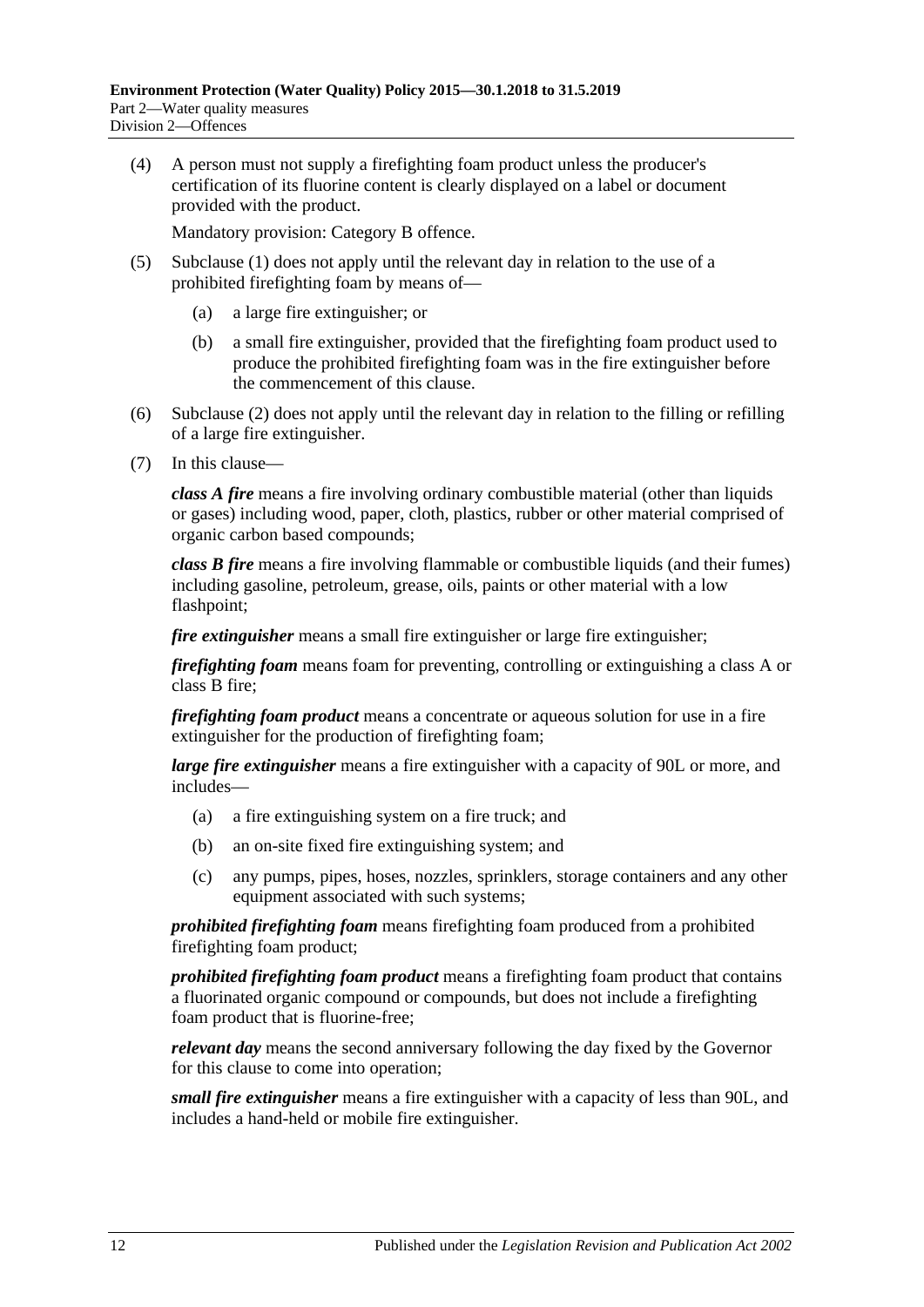#### <span id="page-12-0"></span>**14—Waste from extractive industries**

- (1) An operator of an extractive industry must ensure that—
	- (a) waste generated at the premises is not discharged into any waters or onto land in a place from which it is reasonably likely to enter any waters (including by processes such as seepage or infiltration or carriage by wind, rain, sea spray or stormwater or by the rising of the water table); and
	- (b) the premises incorporate a wastewater management system; and
	- (c) the system is effectively operating in respect of any wastewater generated at the premises while the premises are being used for the works.

Mandatory provision: Category B offence.

(2) An operator of an extractive industry must ensure that stormwater that has been contaminated by extracted material on the premises has had as much extracted material removed from it as is reasonably practicable before it is discharged into any waters.

Mandatory provision: Category B offence.

(3) In this clause—

*extractive industry* means works involving the extraction, or extraction and processing (by crushing, grinding, milling or separating into different sizes by sieving, air elutriation or in any other manner), of sand, gravel, stone, shell, shale, clay or soil, but excluding dredging or the removal of sand from a beach.

#### <span id="page-12-1"></span>**15—Waste from miscellaneous works**

- (1) An operator of works to which this clause applies (see [subclause](#page-12-2) (2)) must ensure that—
	- (a) waste generated at the premises is not discharged into any waters or onto land in a place from which it is reasonably likely to enter any waters (including by processes such as seepage or infiltration or carriage by wind, rain, sea spray or stormwater or by the rising of the water table); and
	- (b) the premises incorporate a wastewater management system; and
	- (c) the system is effectively operating in respect of any wastewater generated at the premises while the premises are being used for the works.

- <span id="page-12-2"></span>(2) This clause applies to the following works:
	- (a) an *abattoir, slaughter house or poultry processing works*, being works for the slaughter of animals and the production of meat or meat products for human or animal consumption;
	- (b) a *cattle feedlot*, being a confined yard or area in which cattle are held and are fed principally by mechanical means or by hand;
	- (c) *composting works*, being works for the production of compost;
	- (d) *concrete batching works*, being works for the production of concrete or concrete products by the mixing of cement, sand, rock, aggregate or other similar materials;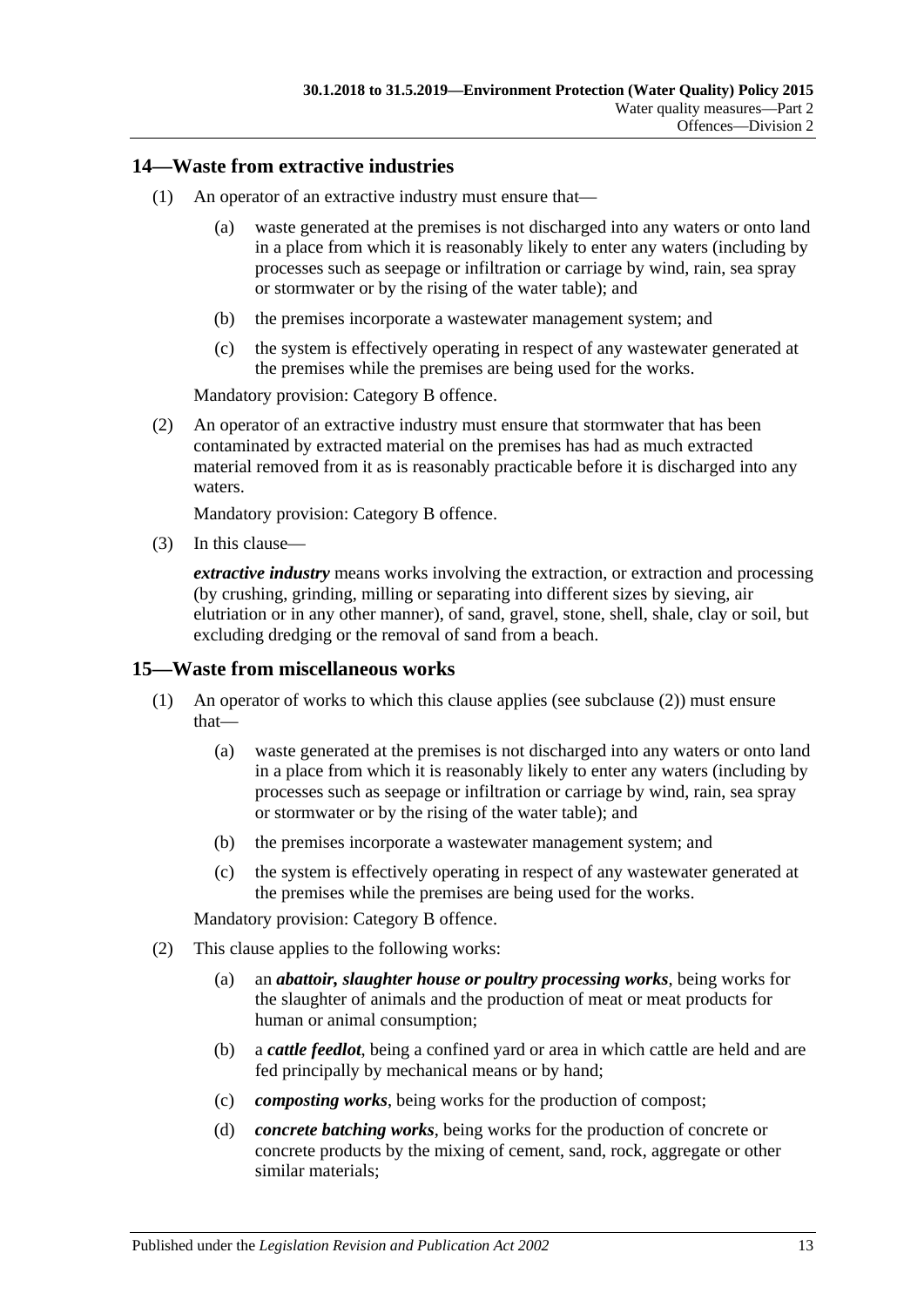- (e) *fish processing works*, being works for scaling, gilling, gutting, filleting, freezing, chilling, packing or otherwise processing fish for sale, but excluding—
	- (i) such works conducted on vessels; or
	- (ii) the processing of fish in the course of a business of selling fish by retail;
- (f) a *milking shed*, being a structure, whether roofed or not, at which operations for the milking of animals are carried on (including associated yard areas in which animals are confined prior to or following milking);
- (g) *milk processing works*, being works for separating, evaporating or otherwise processing milk for the manufacture of evaporated or condensed milk, cheese, butter, ice cream or other similar dairy products;
- (h) a *piggery*, being a confined or roofed structure for the keeping or husbandry of pigs;
- (i) a *saleyard*, being a commercial yard at which cattle, sheep or other animals are gathered or confined for the purposes of their sale, auction or exchange (including associated transport loading facilities);
- (j) a *tannery or fellmongery*, being works for the commercial preservation or treatment of animal skins or hides, but excluding—
	- (i) the processing of skins or hides by primary producers in the course of primary production activities outside township areas; or
	- (ii) the processing of skins or hides in the course of taxidermy;
- (k) a *winery or distillery*, being works for processing grapes or other produce to make wine or spirits, but excluding works for bottling only.

#### <span id="page-13-1"></span><span id="page-13-0"></span>**16—Waste from septic systems**

(1) A person who owns or occupies premises at which a septic system is installed must ensure that waste from the septic system is not discharged into any waters or onto land in a place from which it is reasonably likely to enter any waters (including by processes such as seepage or infiltration or carriage by wind, rain, sea spray or stormwater or by the rising of the water table).

Mandatory provision: Category B offence.

(2) [Subclause](#page-13-1) (1) does not apply in relation to the discharge of waste from a septic system if the waste has been treated so as to ensure that the level or concentration of a pollutant or characteristic specified in column 1 of the following table in respect of the water does not exceed the level or concentration specified in column 2 for that pollutant or characteristic at the point at which the waste enters or is reasonably likely to enter the waters:

| Pollutant or characteristic      | <b>Level or concentration</b> |
|----------------------------------|-------------------------------|
| total nitrogen (as nitrogen)     | $5 \text{ mg/L}$              |
| total phosphorus (as phosphorus) | $0.5 \text{ mg/L}$            |
| biochemical oxygen demand        | $10 \text{ mg/L}$             |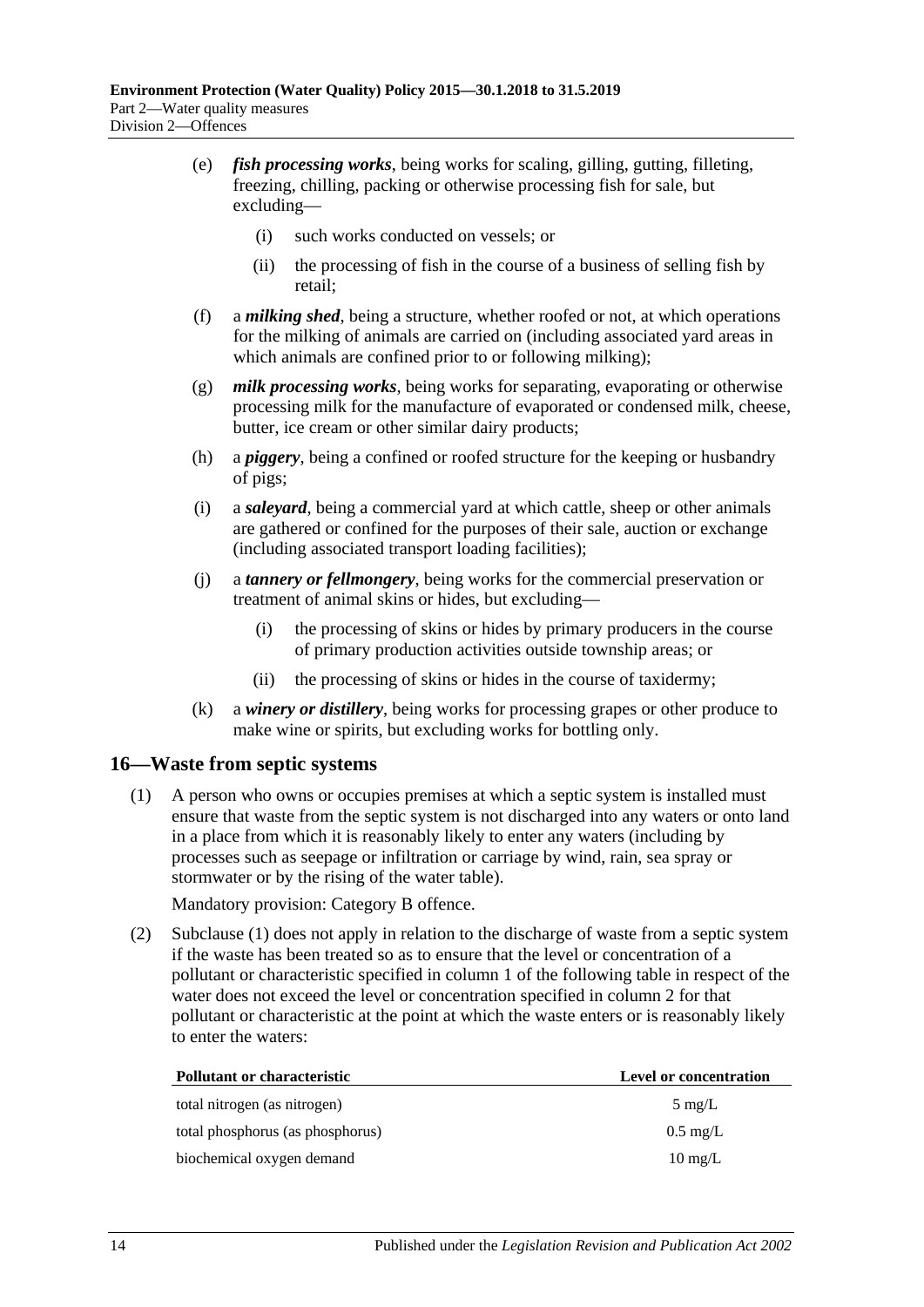#### <span id="page-14-2"></span><span id="page-14-0"></span>**17—Waste from sewerage infrastructure**

(1) An operator of sewerage infrastructure must ensure that waste from the infrastructure is not discharged into any waters or onto land in a place from which it is reasonably likely to enter any waters (including by processes such as seepage or infiltration or carriage by wind, rain, sea spray or stormwater or by the rising of the water table).

Mandatory provision: Category B offence.

- (2) [Subclause](#page-14-2) (1) does not apply in relation to the discharge of waste from sewerage infrastructure—
	- (a) by the holder of an environmental authorisation in accordance with the authorisation; or
	- (b) in accordance with an approval within the meaning of the *[South Australian](http://www.legislation.sa.gov.au/index.aspx?action=legref&type=subordleg&legtitle=South%20Australian%20Public%20Health%20(Wastewater)%20Regulations%202013)  [Public Health \(Wastewater\) Regulations](http://www.legislation.sa.gov.au/index.aspx?action=legref&type=subordleg&legtitle=South%20Australian%20Public%20Health%20(Wastewater)%20Regulations%202013) 2013* relating to the infrastructure.
- (3) In this clause—

*waste*, from sewerage infrastructure, includes wastewater generated by the infrastructure.

#### <span id="page-14-4"></span><span id="page-14-1"></span>**18—Waste from vessels**

(1) Subject to [subclause](#page-14-3) (2), the owner, or the person in charge, of a vessel must ensure that, while the vessel is on inland or marine waters, waste (other than greywater) produced on or brought onto the vessel is stored on the vessel in a container from which it cannot escape.

- <span id="page-14-3"></span>(2) Wastewater may be discharged from a vessel as follows:
	- (a) blackwater may be discharged into marine waters from a vessel, provided that—
		- (i) the vessel is not a prescribed vessel; and
		- (ii) the blackwater—
			- (A) has been macerated into a fine slurry; and
			- (B) does not contain formaldehyde-based chemical treatments; and
			- (C) is not discharged into—
				- prescribed waters; or
				- waters within a harbor, marina or canal; or
				- waters within 3 nautical miles from any person in the waters or an aquaculture lease; and
		- (iii) in addition, in the case of untreated blackwater—
			- (A) it is not discharged into waters within 3 nautical miles from mean high water springs; and
			- (B) the vessel is underway when the blackwater is discharged;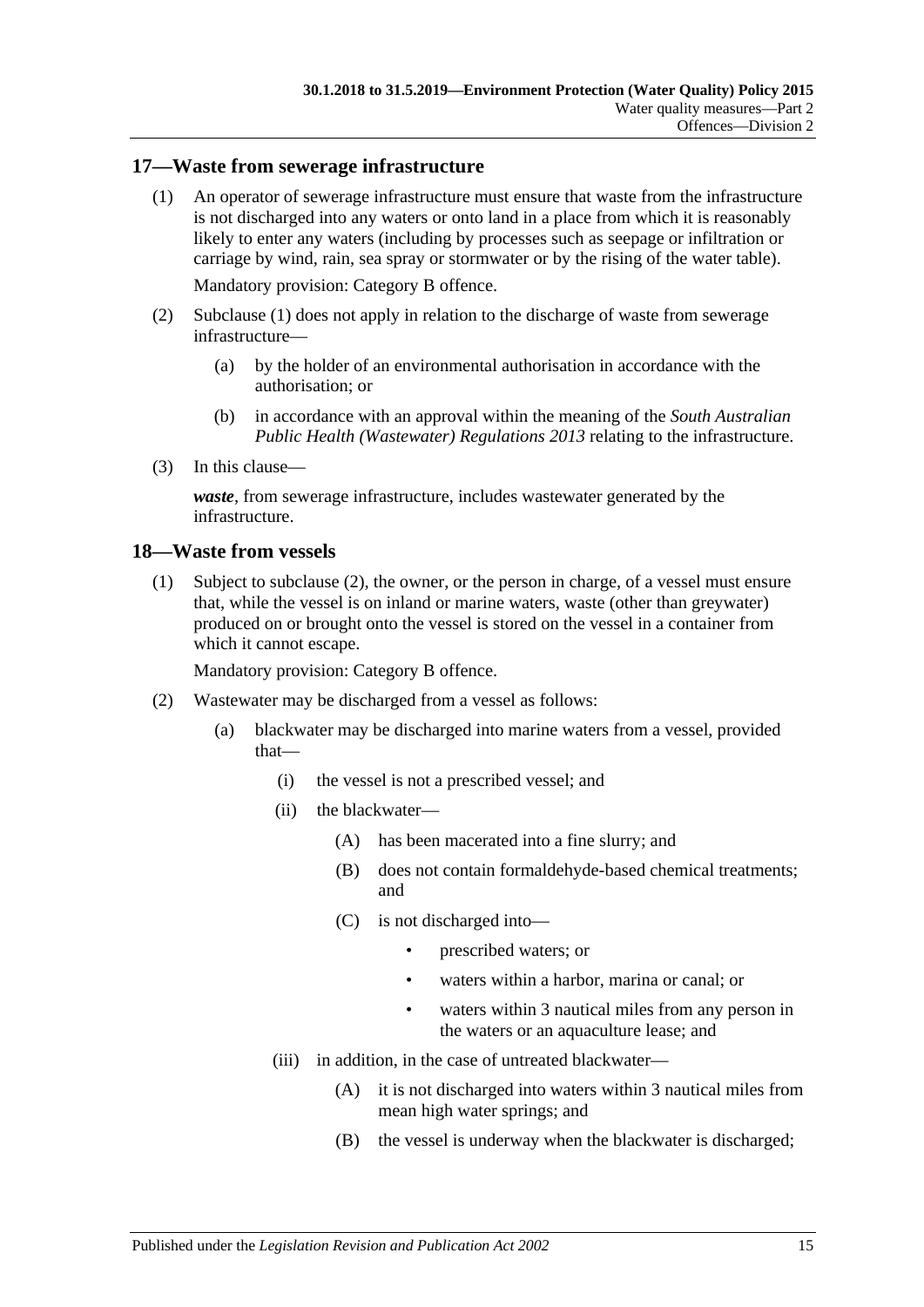- (b) commercial fishing wastewater may be discharged from a vessel into marine waters other than prescribed waters, provided that it is not discharged into—
	- (i) waters within a harbor, marina or canal; or
	- (ii) waters within 3 nautical miles from any person in the waters,

(unless the Authority is satisfied that, due to the fishing operation involved, it is not reasonably practicable to prevent such discharge, in which case the wastewater may be so discharged following the removal from it of as much blood and other organic fishing or fish processing waste as is reasonably practicable).

<span id="page-15-1"></span>(3) Subject to [subclause](#page-15-0) (4), the owner, or the person in charge, of a vessel constructed after the commencement of this policy must ensure that, while the vessel is on inland or marine waters, greywater produced on or brought onto the vessel is stored on the vessel in a container from which it cannot escape.

- <span id="page-15-0"></span>(4) Greywater may be discharged from a vessel, provided that—
	- (a) the vessel is not permanently moored; and
	- (b) the greywater—
		- (i) does not contain formaldehyde-based chemical treatments or visible solids; and
		- (ii) is not discharged into—
			- (A) waters within a harbor, marina or canal; or
			- (B) waters within 1 nautical mile from any person in the waters; or
			- (C) waters within 3 nautical miles from an aquaculture lease; and
		- (iii) if untreated, is not discharged into—
			- (A) inland waters; or
			- (B) marine waters within 3 nautical miles from mean high water springs.
- (5) It will not be necessary in any proceedings for an offence against [subclause](#page-14-4) (1) or [\(3\)](#page-15-1) to prove that waste actually escaped from the container.
- <span id="page-15-2"></span>(6) For the purposes of this clause, blackwater will be taken to be treated if each of the following specifications have been met in relation to the blackwater (other than by a process of dilution):
	- (a) the pH is between 6 and 8.5 (inclusive);
	- (b) the concentration of suspended solids is less than 35 mg/L;
	- (c) the level of biochemical oxygen demand is less than 25 mg/L;
	- (d) the level of chemical oxygen demand is less than 125 mg/L;
	- (e) the concentration of enterococci is less than 40 cells/0.1 L.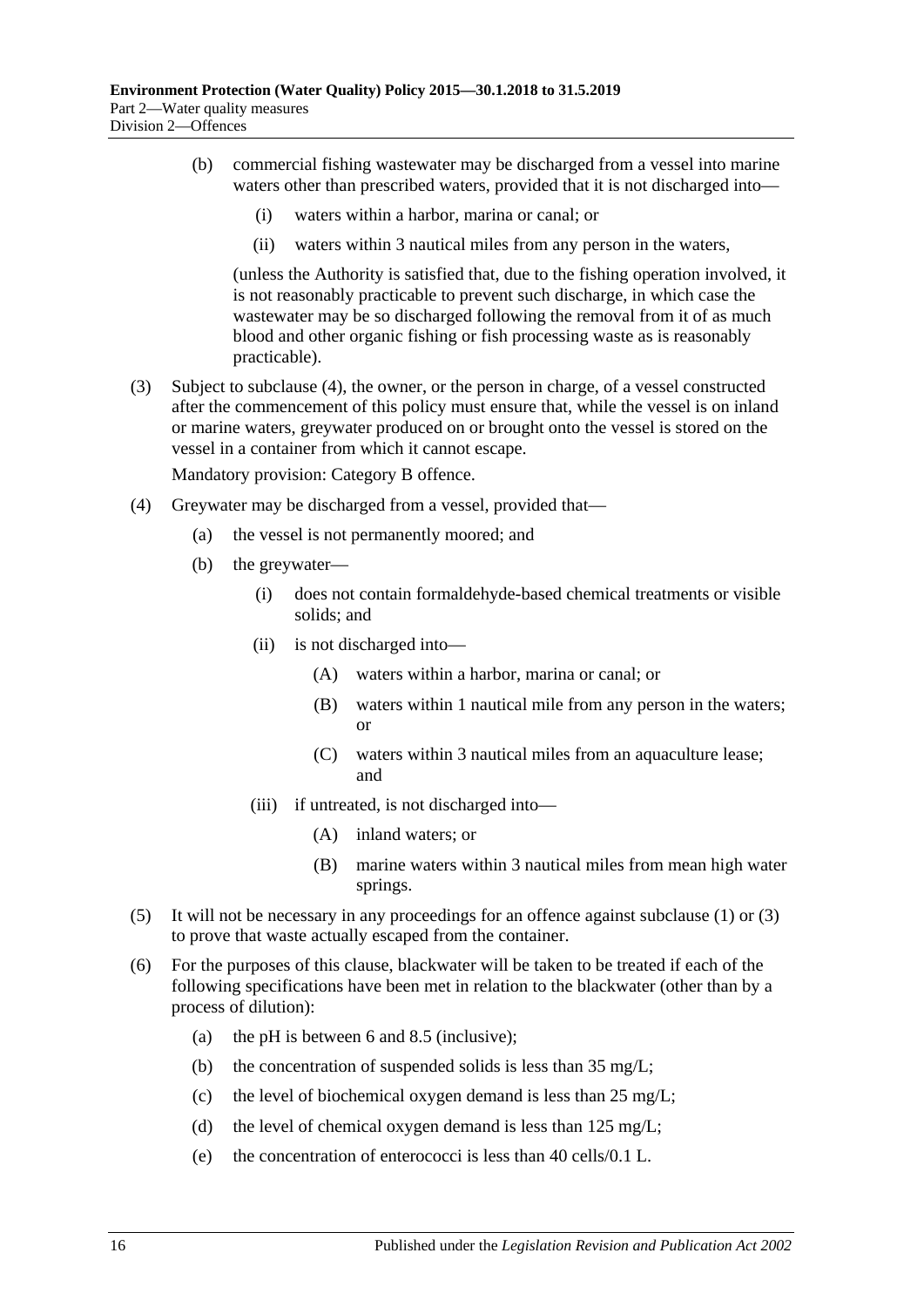- <span id="page-16-0"></span>(7) For the purposes of this clause, greywater will be taken to be treated if—
	- (a) each of the following specifications have been met in relation to the greywater (other than by a process of dilution):
		- (i) the concentration of suspended solids is less than 50 mg/L;
		- (ii) the concentration of grease is less than  $25 \text{ mg/L}$ ;
		- (iii) the concentration of nitrogen is less than  $10 \text{ mg/L}$ ;
		- (iv) the concentration of phosphorus is less than  $1 \text{ mg/L}$ ;
		- (v) the concentration of enterococci is less than 40 cells/0.1 L; and
	- (b) the Authority is satisfied that the greywater has been subjected to a process (eg digestion, oxidation or some other process approved by the Authority) to reduce the level of biochemical oxygen demand.
- (8) In this clause, unless the contrary intention appears—

*aquaculture lease* has the same meaning as in the *[Aquaculture Act](http://www.legislation.sa.gov.au/index.aspx?action=legref&type=act&legtitle=Aquaculture%20Act%202001) 2001*;

*blackwater* means human wastewater or wastewater generated by flushing or cleaning a toilet, and includes treated blackwater;

*commercial fishing wastewater* means wastewater produced in the course of commercial fishing or commercial fish processing, and includes deckhold water and water containing blood and other organic fishing or fish processing waste;

*greywater* means wastewater generated by washing, laundering, bathing or showering and includes water containing food or beverage waste and treated greywater, but does not include blackwater;

*harbor* has the same meaning as in the *[Harbors and Navigation Act](http://www.legislation.sa.gov.au/index.aspx?action=legref&type=act&legtitle=Harbors%20and%20Navigation%20Act%201993) 1993*;

*marina* means a boat basin for the mooring, berthing, securing or other storage of 2 or more vessels;

*Murray Mouth* means the Coorong and coastal waters that are within 500 metres of a line joining the locations on mean high water springs closest to 35°33′18.69″ South, 138°52′45.87″ East (northern side of the headland of Sir Richard Peninsula) and 35°33′21.95″ South, 138°52′53.34″ East (northern side of the headland of Younghusband Peninsula);

*prescribed vessel* means a vessel—

- (a) of or above 400 gross tonnage engaged in international shipping; or
- (b) authorised to carry more than 15 persons;

*prescribed waters* means—

- (a) waters of the River Murray and its tributaries; or
- (b) waters of Lake George; or
- (c) waters of the Coorong above the Murray Mouth; or
- (d) waters of Lake Albert and Lake Alexandrina;

*treated blackwater*—see [subclause](#page-15-2) (6);

*treated greywater*—see [subclause](#page-16-0) (7);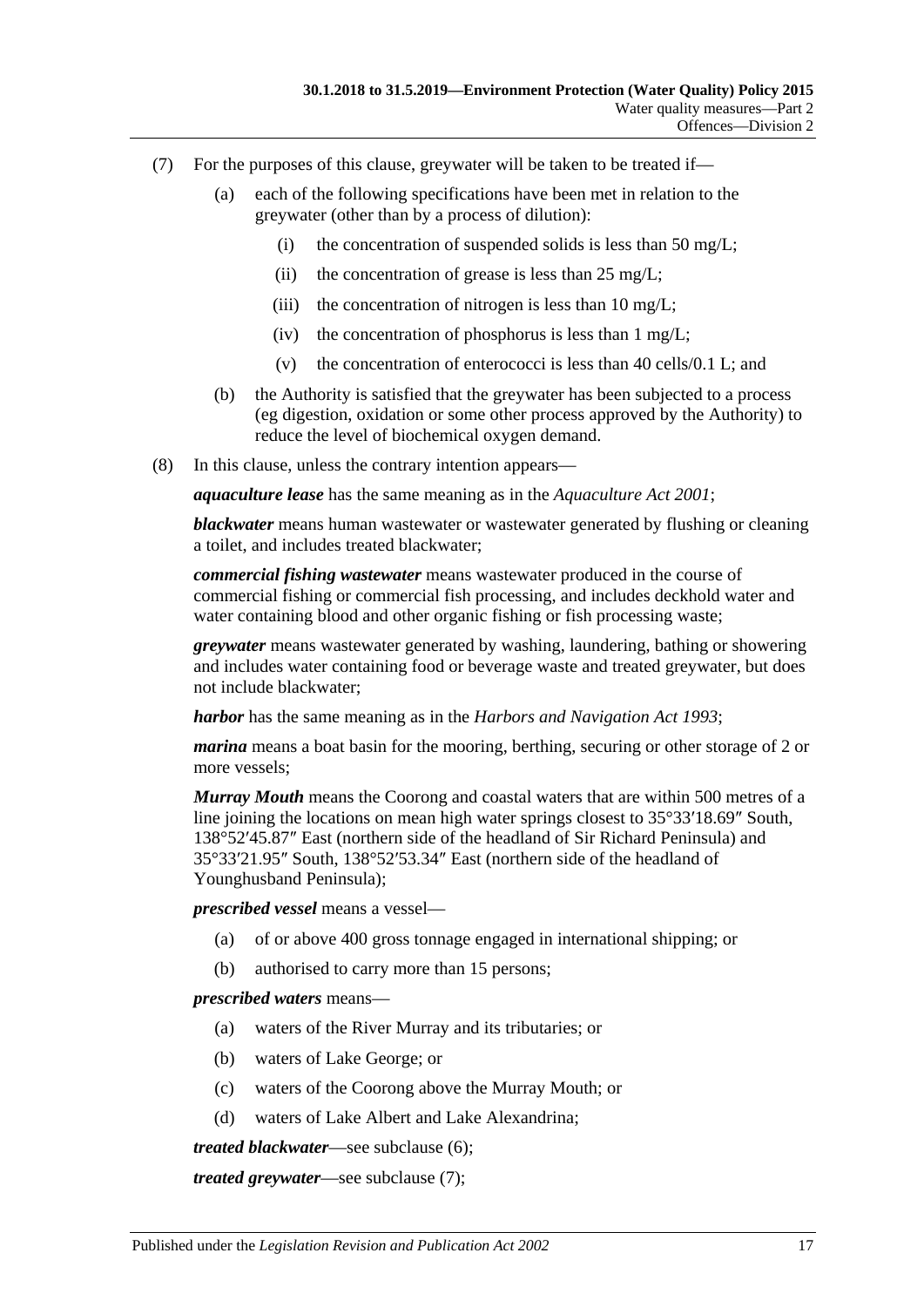*untreated blackwater* means blackwater other than treated blackwater;

*untreated greywater* means greywater other than treated greywater.

#### <span id="page-17-0"></span>**19—Waste from waste depots**

An operator of a waste depot must not discharge waste deposited or generated at the depot into any waters or onto land in a place from which it is reasonably likely to enter any waters (including by processes such as seepage or infiltration or carriage by wind, rain, sea spray or stormwater or by the rising of the water table).

Mandatory provision: Category B offence.

#### <span id="page-17-4"></span><span id="page-17-1"></span>**20—Wastewater lagoons**

(1) An operator of a wastewater lagoon must ensure that the contents of the lagoon do not overflow, or reach a level where it is reasonably likely that they will overflow, into any waters or onto land in a place from which they are reasonably likely to enter any waters (including by processes such as seepage or infiltration or carriage by wind, rain, sea spray or stormwater or by the rising of the water table).

Mandatory provision: Category B offence.

- (2) [Subclause](#page-17-4) (1) does not apply—
	- (a) to a wastewater lagoon that is used for the purposes of a public stormwater system; or
	- (b) to the extent that a degree of overflow has been contemplated in the design and normal course of operation of the lagoon.

# <span id="page-17-2"></span>**Division 3—Matters relating to Part 6 of Act**

#### <span id="page-17-3"></span>**21—Matters relating to Part 6 of Act**

In determining any matters under Part 6 of the Act in relation to an activity or development, the Authority must—

- (a) take into account whether the activity or development has resulted or may result in the pollution of any waters through the discharge of waste or a pollutant into waters or onto land; and
- (b) consider the requirements that should, in the event of an authorisation being granted, be imposed on all relevant persons for the purposes of preventing or minimising the pollution of the waters or its harmful effects; and
- (c) in imposing any such requirements, take into account (without limitation)—
	- (i) any code, standard, guidelines or other document referred to in this policy that applies to the activity or development or to the relevant waters; and
	- (ii) in addition, in the case of an exemption from a provision of this policy—whether the exemption should be subject to a condition—
		- (A) requiring a monitoring and reporting program to be carried out in relation to the activity; and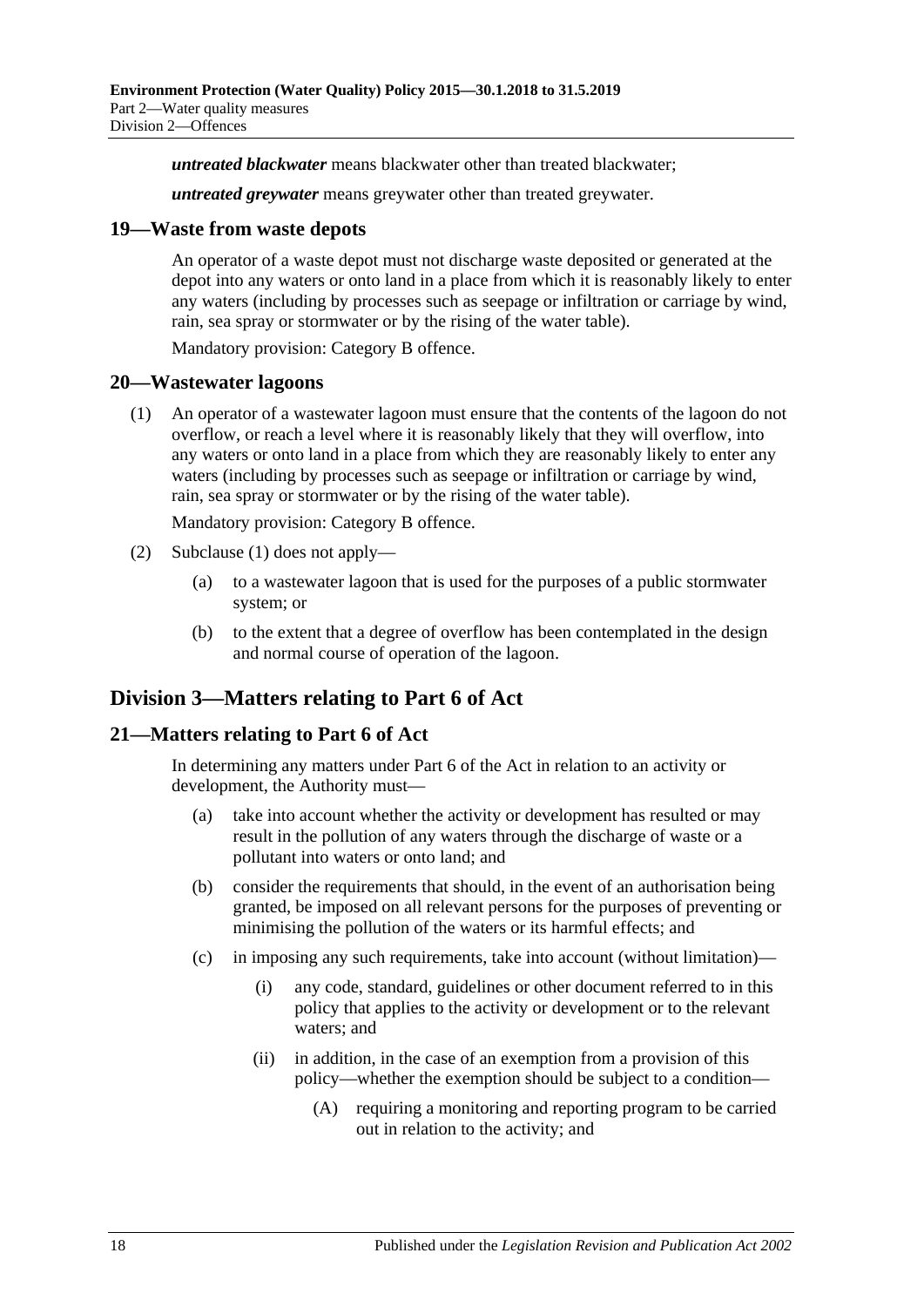(B) if necessary, requiring the program to be independently checked and verified at regular intervals and the checked and verified results to be made available to the Authority.

# <span id="page-18-0"></span>**Part 3—Amendment of policy**

### <span id="page-18-1"></span>**22—Amendment of policy by Gazette notice under section 32 of Act**

- <span id="page-18-2"></span>(1) Pursuant to section  $32(1)(c)$  of the Act, this policy may be amended by the Minister, by notice in the Gazette—
	- (a) as a consequence of an amendment to the Act, the making, variation or revocation of regulations under the Act or the making, amendment or revocation of another environment protection policy; or
	- (b) so as to—
		- (i) declare or modify, for the purposes of [clause](#page-9-1) 12, an activity, waters or a pollutant or rate, concentration or level of a pollutant; or
		- (ii) modify [Schedule](#page-19-0) 1, [Schedule](#page-20-1) 2, [Schedule](#page-22-0) 3 or [Schedule](#page-22-1) 4; or
		- (iii) make amendments as a consequence of the amendment, revocation or substitution of an Act (other than the *[Environment Protection](http://www.legislation.sa.gov.au/index.aspx?action=legref&type=act&legtitle=Environment%20Protection%20Act%201993)  Act [1993](http://www.legislation.sa.gov.au/index.aspx?action=legref&type=act&legtitle=Environment%20Protection%20Act%201993)*), or a code, standard or guidelines (including the Water Quality Guidelines) or other document, referred to in this policy; or
		- (iv) make other amendments (including amendment of [Part](#page-1-0) 1) as a consequence of an amendment referred to in a preceding subparagraph.
- (2) An amendment is to be in the form of a textual amendment and, as such, a provision may be deleted from, substituted in or inserted into the policy and material may be deleted from, substituted in or inserted into a provision of the policy.
- (3) The Authority cannot make a recommendation to the Minister for an amendment referred to in this clause unless—
	- (a) the proposal has been reduced to writing, clearly setting out the purpose and likely impact of and reasons for the proposed amendment; and
	- (b) in relation to an amendment under [subclause](#page-18-2)  $(1)(b)$ —consultation has been undertaken as follows:
		- (i) relevant organisations and industries and the community likely to be affected by the proposed amendment have been consulted;
		- (ii) in addition, in respect of an amendment of [Schedule](#page-19-0) 1 relating to environmental values of waters, the Minister responsible for the administration of the *[Aboriginal Heritage Act](http://www.legislation.sa.gov.au/index.aspx?action=legref&type=act&legtitle=Aboriginal%20Heritage%20Act%201988) 1988* has been consulted as to whether the waters have spiritual or cultural significance to a particular indigenous community;
		- (iii) the views expressed by those consulted have been considered by the Authority and communicated to the Minister.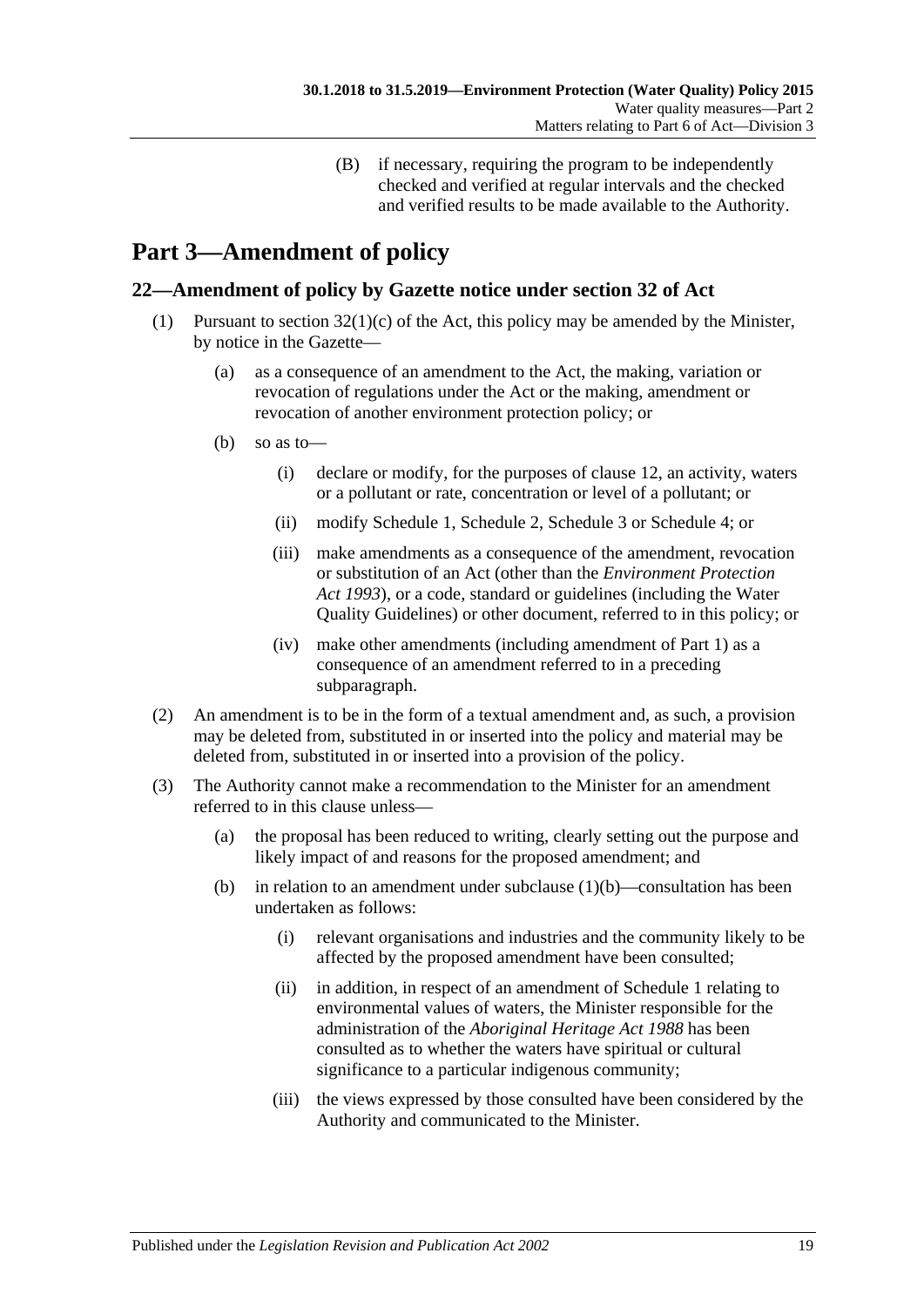# <span id="page-19-0"></span>**Schedule 1—Environmental values of waters [\(clause](#page-5-2) 6)**

#### <span id="page-19-1"></span>**1—Interpretation**

(1) In this Schedule—

*background TDS level*—see [subclause](#page-19-3) (2);

*Groundwater Data document* means the document titled *Groundwater Data* prepared by WaterConnect, as in force from time to time (see http://www.waterconnect.sa.gov.au/Water-Resources/Groundwater/SitePages/Home.a spx);

*TDS* means total dissolved solids.

- <span id="page-19-3"></span>(2) For the purposes of this Schedule—a reference to the background TDS level of underground waters is—
	- (a) in the case of underground waters in a well described in the Groundwater Data document—a reference to the background TDS level as indicated in that document for those waters; and
	- (b) in any other case—a reference to the background TDS level for the waters as measured by a method approved by the Authority.

### <span id="page-19-2"></span>**2—Environmental values of waters—default values**

Subject to [clause](#page-20-0) 3, the following environmental values apply in relation to marine waters and inland surface waters.

| <b>Waters</b>         | <b>Aquatic</b><br>ecosyste<br>m | Recreatio<br>n and<br>aesthetics | <b>Drinking</b><br>water for<br>human<br>consumptio<br>$\mathbf n$ | <b>Primary</b><br><b>industries</b><br>—irrigatio<br>n and<br>general<br>water uses | <b>Primary</b><br>industries<br>—livestoc<br>k drinking   ure and<br>water | <b>Primary</b><br>industries<br>—aquacult<br>human<br>consumptio<br>n of<br>aquatic<br>foods |
|-----------------------|---------------------------------|----------------------------------|--------------------------------------------------------------------|-------------------------------------------------------------------------------------|----------------------------------------------------------------------------|----------------------------------------------------------------------------------------------|
| Marine waters         | X                               | X                                |                                                                    |                                                                                     |                                                                            | X                                                                                            |
| Inland surface waters | X                               | X                                |                                                                    | X                                                                                   | X                                                                          | X                                                                                            |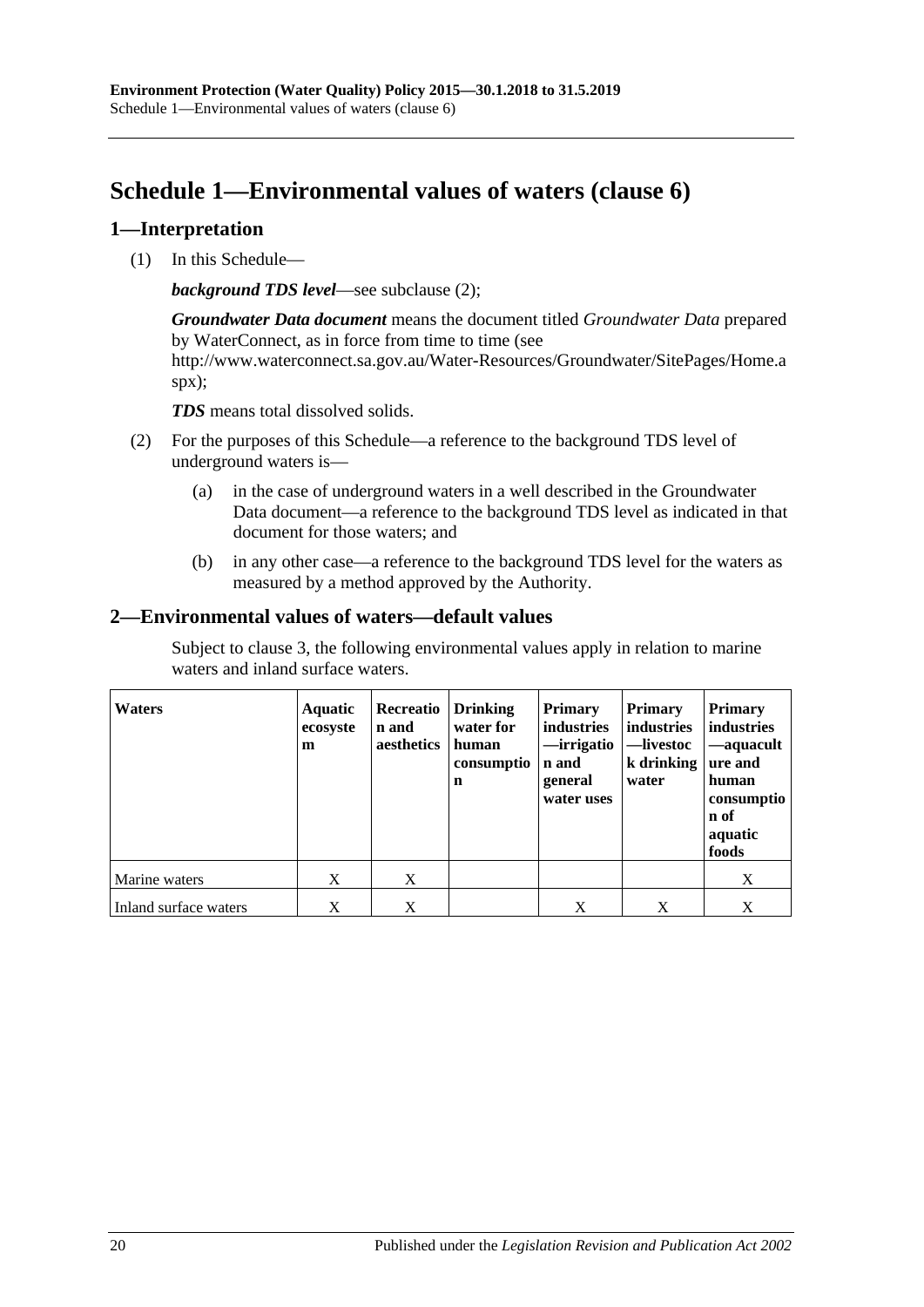### <span id="page-20-0"></span>**3—Environmental values of particular waters**

| <b>Waters</b>                                                                                                             | <b>Aquatic</b><br>ecosyste<br>m | <b>Recreatio</b><br>n and<br>aesthetics | <b>Drinking</b><br>water for<br>human<br>consumptio<br>$\mathbf n$ | <b>Primary</b><br>industries<br>irrigatio<br>n and<br>general<br>water uses | <b>Primary</b><br>industries<br>-livestoc<br>k drinking<br>water | <b>Primary</b><br>industries<br>-aquacult<br>ure and<br>human<br>consumptio<br>n of<br>aquatic<br>foods |
|---------------------------------------------------------------------------------------------------------------------------|---------------------------------|-----------------------------------------|--------------------------------------------------------------------|-----------------------------------------------------------------------------|------------------------------------------------------------------|---------------------------------------------------------------------------------------------------------|
| Lake Albert and Lake<br>Alexandrina                                                                                       | $\mathbf X$                     | X                                       |                                                                    | X                                                                           | X                                                                | X                                                                                                       |
| Lake Bonney (South East)<br>and tributaries                                                                               | X                               | X                                       |                                                                    |                                                                             |                                                                  | $\mathbf X$                                                                                             |
| Public stormwater systems                                                                                                 | $\mathbf X$                     | X                                       |                                                                    |                                                                             |                                                                  |                                                                                                         |
| Surface waters in a water<br>protection area (within the<br>meaning of section 61 of the<br>Act)                          | $\mathbf X$                     | $\mathbf X$                             | $\boldsymbol{\mathrm{X}}$                                          | $\mathbf X$                                                                 | $\mathbf X$                                                      | X                                                                                                       |
| Underground waters as<br>follows:                                                                                         |                                 |                                         |                                                                    |                                                                             |                                                                  |                                                                                                         |
| underground<br>(a)<br>waters with a<br>background TDS<br>level of less than<br>1 200 mg/L                                 |                                 |                                         | $\mathbf X$                                                        | $\mathbf X$                                                                 | X                                                                | X                                                                                                       |
| (b)<br>underground<br>waters with a<br>background TDS<br>level of<br>$1200$ mg/L or<br>more, but less<br>than $3000$ mg/L |                                 |                                         |                                                                    | $\mathbf X$                                                                 | X                                                                | X                                                                                                       |
| (c)<br>underground<br>waters with a<br>background TDS<br>level of<br>3 000 mg/L or<br>more, but less<br>than $13000$ mg/L |                                 |                                         |                                                                    |                                                                             | $\mathbf X$                                                      | X                                                                                                       |

The following environmental values apply in relation to the waters as specified:

# <span id="page-20-1"></span>**Schedule 2—Class 1 pollutants**

| Agricultural chemicals                        |
|-----------------------------------------------|
| Asbestos                                      |
| Biosolids and wastewater treatment sludge     |
| Brick, bitumen or concrete cutting wastewater |
| Building washwater                            |
| Carpet or upholstery cleaning waste           |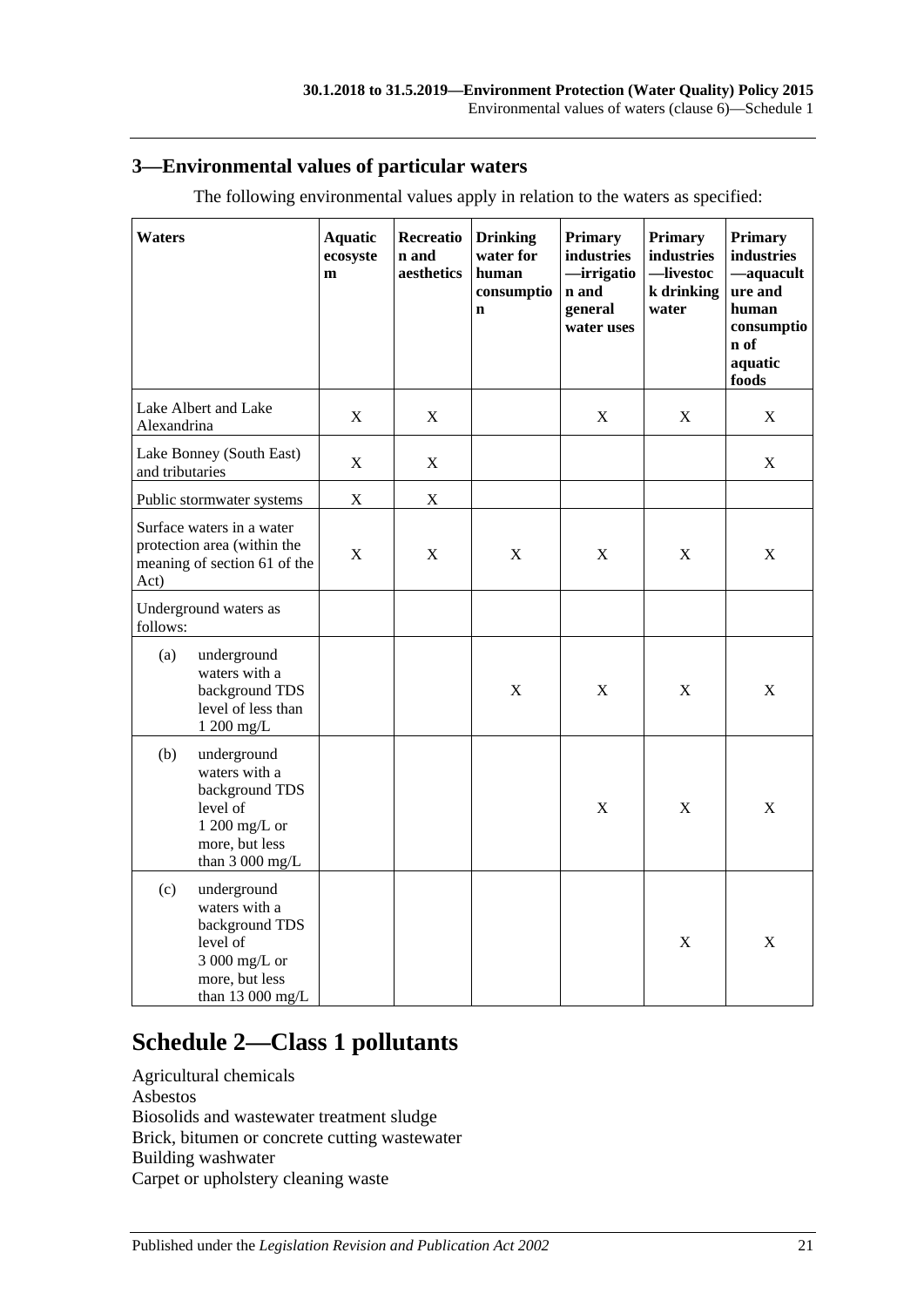Chemicals designed for human or animal therapeutic use Chemicals listed in Schedule A of the *National strategy for the management of scheduled wastes 1992*, prepared by ANZECC, as in force from time to time Cleaning agents Concrete waste Condensate from compressors Construction and demolition waste (whether or not inert) Detergents and their byproducts Domestic waste (being waste produced in the course of a domestic activity) Engine coolant Food or beverage waste Fuel dispensing area washwater Hard waste (for example, vehicles, tyres, batteries, metal parts, piping, electronic equipment and municipal solid waste) Hazardous waste Human waste High pressure water blasting waste Liquid waste Medical waste Motor vehicle servicing or repairs waste Oil, grease or lubricants Paint and paint scrapings Painting washwater Paint stripping waste Petroleum products Photographic chemicals Plaster, plaster waste and plaster wastewater Pool backwash water Pool chemicals Putrescible waste (for example, food scraps and dead animals that are putrid or likely to become putrid) Quarantine waste (waste that is subject to quarantine under the *Quarantine Act 1908* of the Commonwealth) Radioactive waste (being waste, the management or disposal of which is regulated under the *[Radiation Protection and Control Act](http://www.legislation.sa.gov.au/index.aspx?action=legref&type=act&legtitle=Radiation%20Protection%20and%20Control%20Act%201982) 1982* or a law of the Commonwealth) Roof cleaning waste Rubbish and litter (for example, bottles, cans, cartons, cigarette butts, food scraps, packaging and paper, glass or plastic items or materials) Sawdust Sewage Solvents Stain or varnish Steam cleaning waste Street cleaning waste Timber preservatives Trade waste Washdown water from cleaning animals or animal enclosures Washdown water from cleaning vehicles, plant or equipment Washdown water from commercial or industrial premises or wharves Waste from grease traps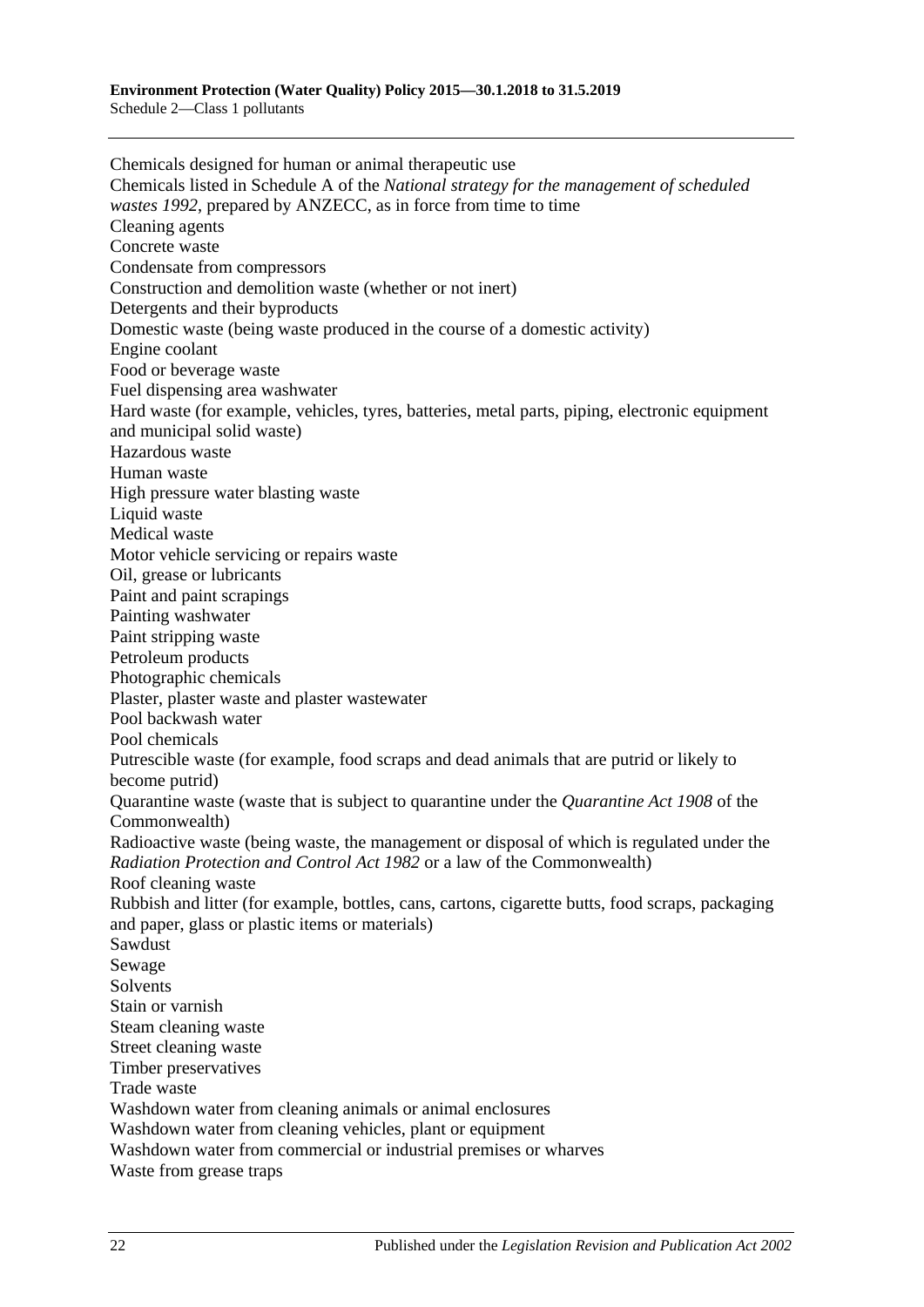# <span id="page-22-0"></span>**Schedule 3—Class 2 pollutants**

Air conditioning or cooling system wastewater Animal faeces Fertilisers Green waste (for example, lawn clippings, leaves and prunings) Soil, clay, gravel or sand

# <span id="page-22-1"></span>**Schedule 4—Codes, standards, guidelines and other documents**

| <b>Subject</b>                                    | <b>Activity</b>                                                                        |                                                                                                                                                                                                         | Code, standard or guidelines                                                                                                                                                                                                                                                                  |  |
|---------------------------------------------------|----------------------------------------------------------------------------------------|---------------------------------------------------------------------------------------------------------------------------------------------------------------------------------------------------------|-----------------------------------------------------------------------------------------------------------------------------------------------------------------------------------------------------------------------------------------------------------------------------------------------|--|
| <b>Antifoulants</b>                               |                                                                                        | Using antifoulant                                                                                                                                                                                       | Anti-fouling and In-water Cleaning<br>Guidelines June 2013, published by the<br>Australian Government Department of<br>Agriculture, Fisheries and Forestry and<br>Department of Sustainability,<br>Environment, Water, Population and<br>Communities, as in force from time to<br>time        |  |
| <b>Building or</b><br>construction                |                                                                                        | Undertaking a building or construction<br>activity described in the Stormwater<br>Pollution Prevention Code of Practice for<br>the Building and Construction<br>Industry 1999 prepared by the Authority | Stormwater Pollution Prevention Code of<br>Practice for the Building and<br>Construction Industry 1999, prepared by<br>the Authority                                                                                                                                                          |  |
| <b>Cattle feedlot</b>                             |                                                                                        | Operating a cattle feedlot                                                                                                                                                                              | Guidelines for the Establishment and<br>Operation of Cattle Feedlots in South<br>Australia Second Edition February 2006,<br>prepared by the Authority, the Local<br>Government Association of South<br>Australia and Primary Industries and<br>Resources SA, as in force from time to<br>time |  |
| <b>Fire protection</b><br>systems in<br>buildings | Undertaking the construction, maintenance<br>or management of a fire protection system |                                                                                                                                                                                                         | <b>Guidelines for Fire Protection Services</b><br>Pipework Systems-Wastewater<br>Removal 2003, prepared by the Authority                                                                                                                                                                      |  |
| <b>MAR</b> schemes                                | Operating a MAR scheme                                                                 |                                                                                                                                                                                                         | Code of Practice for Aquifer Storage and<br>Recovery 2004, prepared by the Authority                                                                                                                                                                                                          |  |
| <b>Milking sheds</b>                              | Operating a milking shed                                                               |                                                                                                                                                                                                         | Code of Practice for Milking Shed<br>Effluent 2003, prepared by the Authority                                                                                                                                                                                                                 |  |
| <b>Piggery</b>                                    | Operating a piggery                                                                    |                                                                                                                                                                                                         | <b>Australian Pork Limited National</b><br><b>Environmental Guidelines for Piggeries</b><br>Second Edition 2010, prepared by<br><b>Australian Pork Limited</b>                                                                                                                                |  |
| Roads and public<br>stormwater<br>systems         |                                                                                        | Undertaking by a public authority of—                                                                                                                                                                   | Stormwater Pollution Prevention Code of                                                                                                                                                                                                                                                       |  |
|                                                   | (a)                                                                                    | the construction or maintenance<br>of a public road; or                                                                                                                                                 | Practice for Local, State and Federal<br>Government 1998, prepared by the<br>Authority                                                                                                                                                                                                        |  |
|                                                   | (b)                                                                                    | the management of a stormwater<br>system or a part of such a system                                                                                                                                     |                                                                                                                                                                                                                                                                                               |  |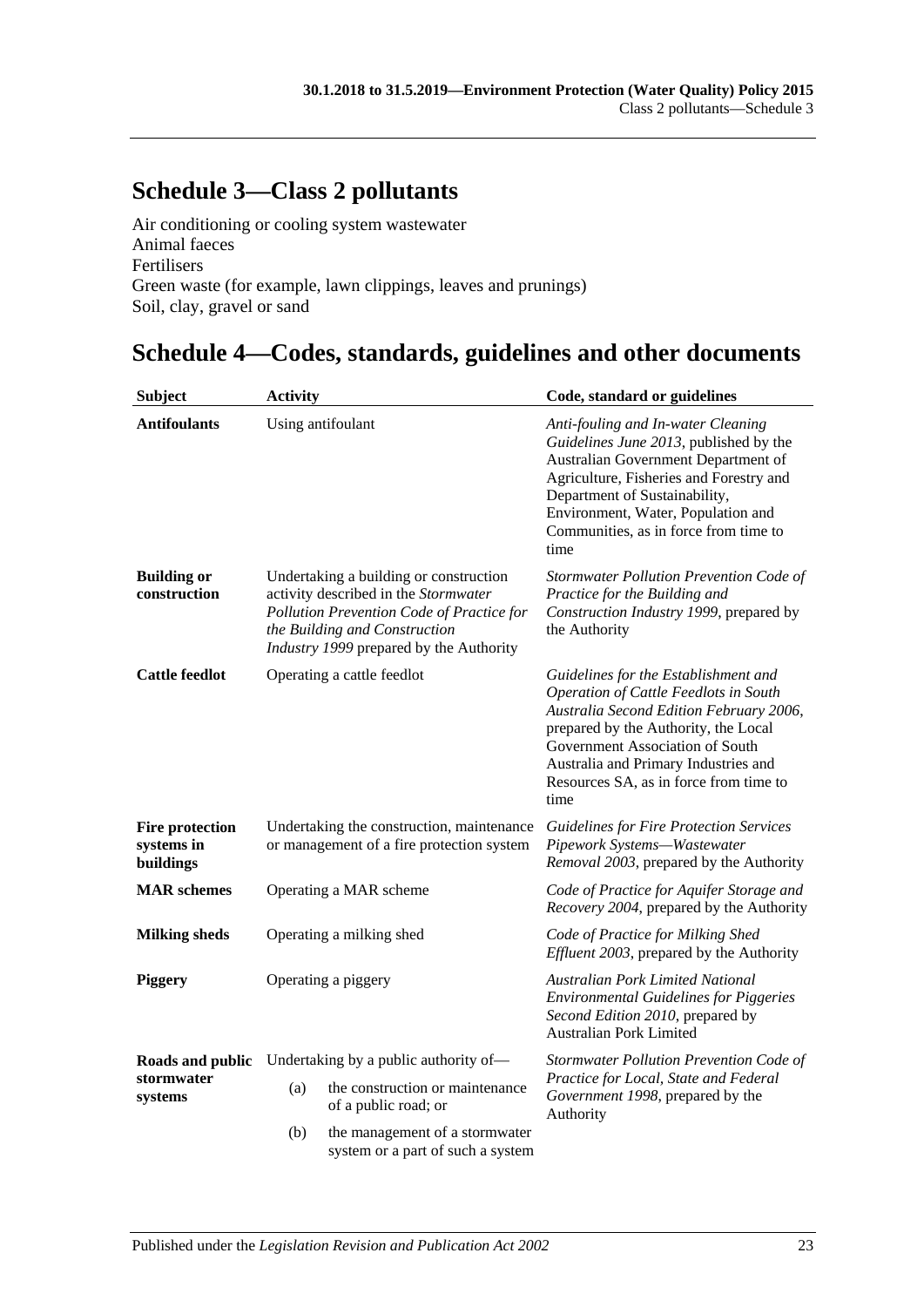#### **Subject Activity Code, standard or guidelines Septic systems** Using sludge collected from a septic system *South Australian Biosolids Guidelines for the Safe Handling, Reuse or Disposal of Biosolids 1997*, prepared by the Authority **Sewerage infrastructure** Operating sewerage infrastructure *Code of Practice for Wastewater Overflow Management 2008*, prepared by the Authority Reusing, or supplying for reuse, sludge collected from sewerage infrastructure *South Australian Biosolids Guidelines for the Safe Handling, Reuse or Disposal of Biosolids 1997*, prepared by the Authority Reusing, or supplying for reuse, wastewater collected from sewerage infrastructure *Australian Guidelines for Water Recycling: Managing Health and Environmental Risks (Phase 1) 2006*, prepared by Natural Resource Management Ministerial Council, Environment Protection and Heritage Council and the Australian Health Ministers Conference, as in force from time to time *Code of Practice for Wastewater Overflow Management 2008*, prepared by the Authority **Vessels and vessel** Operating a vessel or vessel facility **facilities** Code of Practice for vessel and facility *management (marine and inland waters) 2008*, prepared by the Authority **Vessels on inland**  Management (including disposal) of **waters** greywater produced on or brought onto vessel Australian Standard 4995-2009 *Greywater treatment systems for vessels operated on inland waters*, as in force at the commencement of this policy **Waste depot** Operating a waste depot *Environmental management of landfill facilities (municipal solid waste and commercial and industrial general waste) 2007*, prepared by the Authority **Wastewater lagoons** Operating, or undertaking the construction, maintenance or management, of a wastewater lagoon *Wastewater Lagoon Construction 2014*, prepared by the Authority

#### **Environment Protection (Water Quality) Policy 2015—30.1.2018 to 31.5.2019**

Schedule 4—Codes, standards, guidelines and other documents